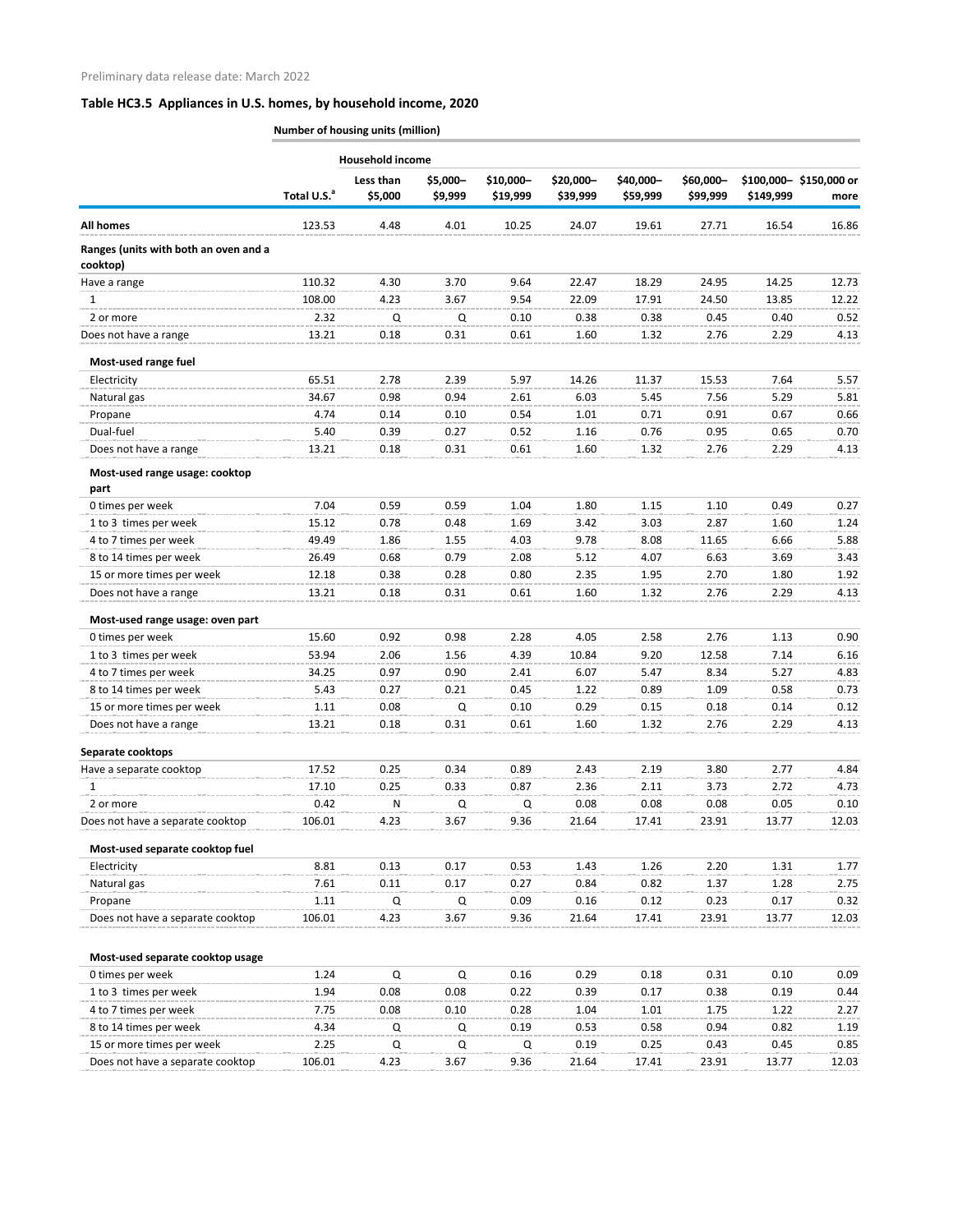|                                    | <b>Number of housing units (million)</b> |                         |                     |                       |                       |                       |                       |           |                                |
|------------------------------------|------------------------------------------|-------------------------|---------------------|-----------------------|-----------------------|-----------------------|-----------------------|-----------|--------------------------------|
|                                    |                                          | <b>Household income</b> |                     |                       |                       |                       |                       |           |                                |
|                                    | Total U.S. <sup>a</sup>                  | Less than<br>\$5,000    | \$5,000-<br>\$9,999 | \$10,000-<br>\$19,999 | \$20,000-<br>\$39,999 | \$40,000-<br>\$59,999 | \$60,000-<br>\$99,999 | \$149,999 | \$100,000-\$150,000 or<br>more |
| <b>All homes</b>                   | 123.53                                   | 4.48                    | 4.01                | 10.25                 | 24.07                 | 19.61                 | 27.71                 | 16.54     | 16.86                          |
| Separate wall ovens                |                                          |                         |                     |                       |                       |                       |                       |           |                                |
| Have a separate wall oven          | 19.40                                    | 0.45                    | 0.33                | 0.98                  | 2.70                  | 2.42                  | 3.91                  | 3.17      | 5.43                           |
| $\mathbf{1}$                       | 14.74                                    | 0.39                    | 0.31                | 0.87                  | 2.30                  | 2.04                  | 2.97                  | 2.50      | 3.37                           |
| 2 or more                          | 4.66                                     | Q                       | Q                   | 0.11                  | 0.40                  | 0.38                  | 0.94                  | 0.67      | 2.06                           |
| Does not have a separate wall oven | 104.13                                   | 4.02                    | 3.67                | 9.27                  | 21.37                 | 17.19                 | 23.80                 | 13.37     | 11.44                          |
| Most-used separate wall oven fuel  |                                          |                         |                     |                       |                       |                       |                       |           |                                |
| Electricity                        | 16.41                                    | 0.31                    | 0.24                | 0.72                  | 2.28                  | 1.98                  | 3.42                  | 2.77      | 4.69                           |
| Natural gas                        | 2.84                                     | 0.14                    | 0.10                | 0.25                  | 0.38                  | 0.42                  | 0.45                  | 0.39      | 0.71                           |
| Propane                            | 0.15                                     | Q                       | N                   | Q                     | Q                     | Q                     | Q                     | Q         | Q                              |
| Does not have a separate wall oven | 104.13                                   | 4.02                    | 3.67                | 9.27                  | 21.37                 | 17.19                 | 23.80                 | 13.37     | 11.44                          |
| Most-used separate wall oven       |                                          |                         |                     |                       |                       |                       |                       |           |                                |
| usage                              |                                          |                         |                     |                       |                       |                       |                       |           |                                |
| 0 times per week                   | 2.05                                     | 0.14                    | $\Omega$            | 0.25                  | 0.45                  | 0.31                  | 0.38                  | 0.22      | 0.25                           |
| 1 to 3 times per week              | 8.50                                     | 0.19                    | 0.15                | 0.44                  | 1.21                  | 1.13                  | 1.81                  | 1.44      | 2.12                           |
| 4 to 7 times per week              | 6.92                                     | Q                       | Q                   | 0.23                  | 0.77                  | 0.76                  | 1.32                  | 1.18      | 2.50                           |
| 8 to 14 times per week             | 1.59                                     | Q                       | Q                   | Q                     | 0.19                  | 0.18                  | 0.36                  | 0.28      | 0.47                           |
| 15 or more times per week          | 0.35                                     | Q                       | N                   | Q                     | 0.09                  | Q                     | Q                     | Q         | 0.08                           |
| Does not have a separate wall oven | 104.13                                   | 4.02                    | 3.67                | 9.27                  | 21.37                 | 17.19                 | 23.80                 | 13.37     | 11.44                          |
| Frequency of hot meals cooked      |                                          |                         |                     |                       |                       |                       |                       |           |                                |
| No hot meals cooked                | 0.92                                     | 0.12                    | 0.14                | 0.08                  | 0.18                  | 0.19                  | 0.12                  | 0.08      | N                              |
| Less than once a week              | 2.47                                     | Q                       | 0.12                | 0.19                  | 0.53                  | 0.41                  | 0.52                  | 0.34      | 0.27                           |
| About once a week                  | 2.58                                     | 0.13                    | 0.10                | 0.29                  | 0.51                  | 0.38                  | 0.60                  | 0.26      | 0.31                           |
| A few times each week              | 19.65                                    | 0.66                    | 0.70                | 1.89                  | 4.42                  | 3.42                  | 4.57                  | 2.15      | 1.84                           |
| Once a day                         | 30.23                                    | 0.93                    | 0.66                | 2.24                  | 5.73                  | 5.03                  | 7.07                  | 4.39      | 4.18                           |
| 2 times a day                      | 44.71                                    | 1.19                    | 1.29                | 3.41                  | 8.39                  | 6.79                  | 10.08                 | 6.55      | 6.99                           |
| 3 or more times a day              | 22.98                                    | 1.37                    | 0.99                | 2.14                  | 4.31                  | 3.38                  | 4.75                  | 2.76      | 3.27                           |
| <b>Microwave ovens</b>             |                                          |                         |                     |                       |                       |                       |                       |           |                                |
| Have a microwave oven              | 118.65                                   | 4.07                    | 3.67                | 9.63                  | 23.02                 | 18.90                 | 26.80                 | 16.13     | 16.42                          |
| 1                                  | 113.18                                   | 3.93                    | 3.61                | 9.36                  | 22.19                 | 18.22                 | 25.56                 | 15.08     | 15.23                          |
| 2 or more                          | 5.47                                     | 0.14                    | Q                   | 0.27                  | 0.83                  | 0.68                  | 1.24                  | 1.05      | 1.20                           |
| Does not have a microwave oven     | 4.88                                     | 0.41                    | 0.34                | 0.62                  | 1.05                  | 0.70                  | 0.91                  | 0.41      | 0.44                           |
| Microwave oven usage               |                                          |                         |                     |                       |                       |                       |                       |           |                                |
| 0 times per week                   | 1.41                                     | Q                       | Q                   | 0.18                  | 0.33                  | 0.22                  | 0.29                  | 0.14      | 0.09                           |
| 1 to 3 times per week              | 9.05                                     | 0.56                    | 0.44                | 1.01                  | 1.82                  | 1.68                  | 1.84                  | 0.94      | 0.78                           |
| 4 to 7 times per week              | 38.95                                    | 1.59                    | 1.12                | 3.21                  | 7.64                  | 6.14                  | 8.89                  | 5.15      | 5.19                           |
| 8 to 14 times per week             | 31.10                                    | 0.89                    | 0.99                | 2.60                  | 6.36                  | 5.09                  | 6.93                  | 4.14      | 4.11                           |
| 15 or more times per week          | 38.14                                    | 0.94                    | 1.05                | 2.63                  | 6.86                  | 5.78                  | 8.85                  | 5.76      | 6.26                           |
| Does not have a microwave oven     | 4.88                                     | 0.41                    | 0.34                | 0.62                  | 1.05                  | 0.70                  | 0.91                  | 0.41      | 0.44                           |
| <b>Outdoor grills and fuel</b>     |                                          |                         |                     |                       |                       |                       |                       |           |                                |
| Use an outdoor grill               | 69.52                                    | 1.52                    | 1.24                | 3.64                  | 10.95                 | 10.32                 | 17.29                 | 11.79     | 12.76                          |
| Natural gas                        | 4.75                                     | $\Omega$                | Q                   | 0.15                  | 0.42                  | 0.46                  | 0.98                  | 0.87      | 1.73                           |
| Propane                            | 42.05                                    | 0.47                    | 0.43                | 1.52                  | 5.56                  | 6.17                  | 11.37                 | 7.94      | 8.58                           |
| Charcoal                           | 22.72                                    | 0.98                    | 0.74                | 1.97                  | 4.97                  | 3.69                  | 4.94                  | 2.98      | 2.46                           |
| Does not use an outdoor grill      | 54.01                                    | 2.96                    | 2.77                | 6.61                  | 13.12                 | 9.28                  | 10.42                 | 4.75      | 4.10                           |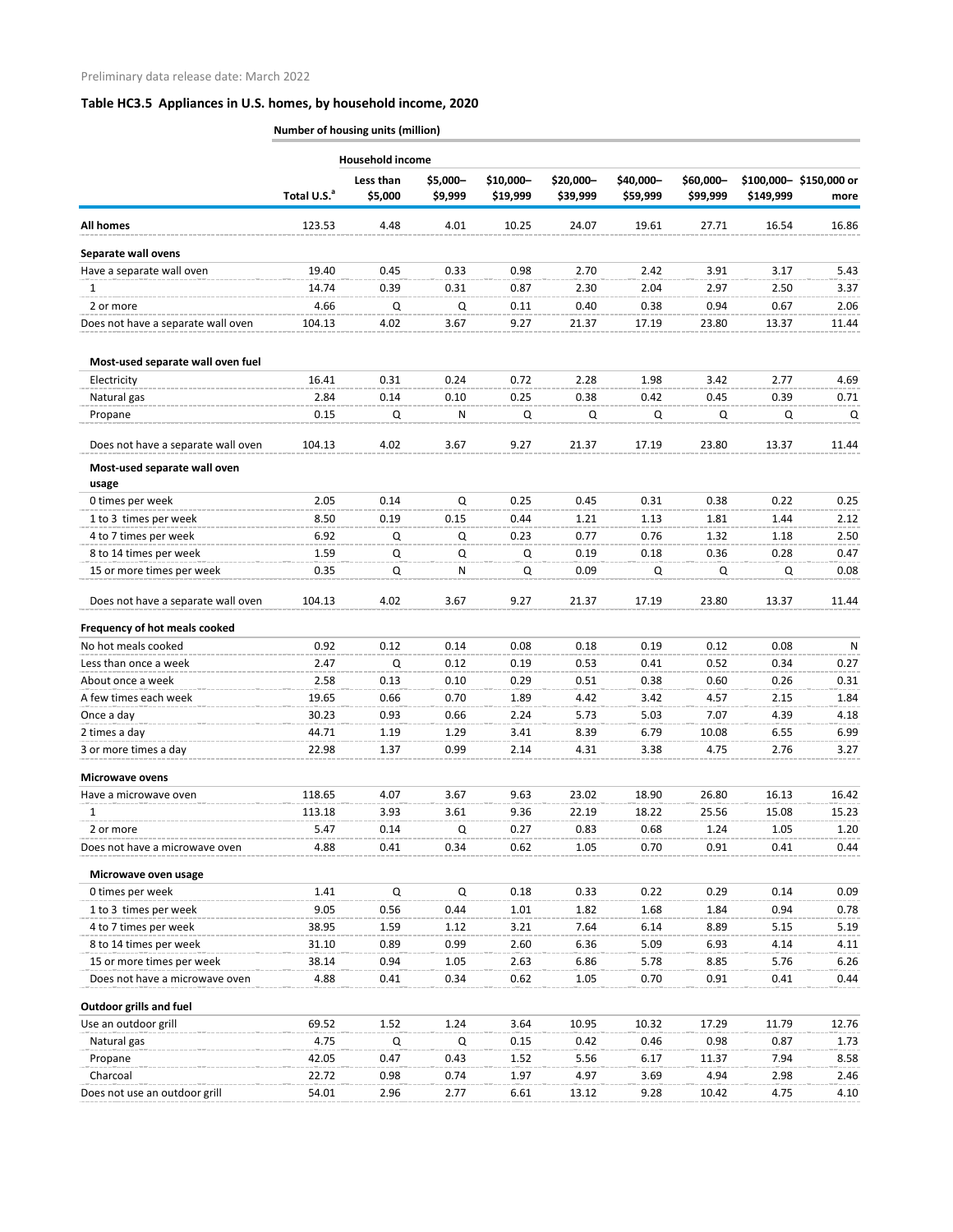|                                                                                       | <b>Household income</b> |                      |                     |                       |                       |                       |                       |              |                                |
|---------------------------------------------------------------------------------------|-------------------------|----------------------|---------------------|-----------------------|-----------------------|-----------------------|-----------------------|--------------|--------------------------------|
|                                                                                       | Total U.S. <sup>a</sup> | Less than<br>\$5,000 | \$5,000-<br>\$9,999 | \$10,000-<br>\$19,999 | \$20,000-<br>\$39,999 | \$40,000-<br>\$59,999 | \$60,000-<br>\$99,999 | \$149,999    | \$100,000-\$150,000 or<br>more |
| <b>All homes</b>                                                                      | 123.53                  | 4.48                 | 4.01                | 10.25                 | 24.07                 | 19.61                 | 27.71                 | 16.54        | 16.86                          |
| Small kitchen appliances used at least<br>once each week (more than one may<br>apply) |                         |                      |                     |                       |                       |                       |                       |              |                                |
| Toaster                                                                               | 76.14                   | 2.12                 | 2.21                | 6.07                  | 15.06                 | 12.12                 | 17.79                 | 10.41        | 10.37                          |
| Toaster oven                                                                          | 34.26                   | 0.90                 | 0.94                | 2.32                  | 5.89                  | 5.33                  | 8.02                  | 5.09         | 5.77                           |
| Coffee maker                                                                          | 92.49                   | 2.67                 | 2.27                | 6.87                  | 17.35                 | 14.40                 | 21.79                 | 13.14        | 14.00                          |
| Slow cooker                                                                           | 34.21                   | 1.34                 | 1.07                | 2.74                  | 6.81                  | 5.14                  | 8.18                  | 4.60         | 4.33                           |
| Instant pot                                                                           | 19.86                   | 0.49                 | 0.44                | 1.08                  | 3.08                  | 2.67                  | 5.05                  | 3.43         | 3.63                           |
| Rice cooker                                                                           | 16.55                   | 0.47                 | 0.49                | 1.12                  | 2.78                  | 2.46                  | 3.88                  | 2.44         | 2.91                           |
| Blender or juicer                                                                     | 37.67                   | 1.61                 | 1.17                | 2.48                  | 6.78                  | 5.59                  | 8.32                  | 5.24         | 6.47                           |
| Some other small kitchen appliance <sup>b</sup>                                       | 14.90                   | 0.25                 | 0.33                | 0.96                  | 2.28                  | 2.39                  | 3.76                  | 2.52         | 2.41                           |
| <b>Refrigerators</b>                                                                  |                         |                      |                     |                       |                       |                       |                       |              |                                |
| Use a refrigerator                                                                    | 122.86                  | 4.38                 | 3.86                | 10.17                 | 23.88                 | 19.55                 | 27.65                 | 16.52        | 16.85                          |
| $\mathbf{1}$                                                                          | 80.33                   | 3.69                 | 3.25                | 8.29                  | 17.98                 | 13.51                 | 17.08                 | 9.08         | 7.45                           |
| 2 or more                                                                             | 42.53                   | 0.69                 | 0.61                | 1.88                  | 5.90                  | 6.04                  | 10.57                 | 7.44         | 9.40                           |
| Does not use a refrigerator                                                           | 0.66                    | 0.09                 | 0.15                | 0.08                  | 0.19                  | 0.06                  | Q                     | Q            | Q                              |
| Most-used refrigerator size                                                           |                         |                      |                     |                       |                       |                       |                       |              |                                |
| Half-size or compact                                                                  | 1.16                    | 0.17                 | 0.20                | 0.24                  | 0.25                  | 0.18                  | 0.08                  | Q            | Q                              |
| Small (less than 17.6 cubic feet)                                                     | 6.06                    | 0.48                 | 0.34                | 1.05                  | 1.59                  | 1.04                  | 0.86                  | 0.50         | 0.19                           |
| Medium (17.6 to 22.5 cubic feet)                                                      | 57.01                   | 2.44                 | 2.16                | 5.72                  | 13.60                 | 10.17                 | 12.44                 | 5.82         | 4.67                           |
| Large (22.6 to 29.5 cubic feet)                                                       | 56.34                   | 1.24                 | 1.12                | 3.10                  | 8.13                  | 7.93                  | 13.83                 | 9.84         | 11.14                          |
| Very large (more than 29.5 cubic                                                      |                         |                      |                     |                       |                       |                       |                       |              |                                |
| feet)                                                                                 | 2.30                    | Q                    | Q                   | Q                     | 0.31                  | 0.23                  | 0.44                  | 0.35         | 0.81                           |
| Does not use a refrigerator                                                           | 0.66                    | 0.09                 | 0.15                | 0.08                  | 0.19                  | 0.06                  | Q                     | Q            | Q                              |
| Most-used refrigerator type                                                           |                         |                      |                     |                       |                       |                       |                       |              |                                |
| Half-size/compact                                                                     | 1.16                    | 0.17                 | 0.20                | 0.24                  | 0.25                  | 0.18                  | 0.08                  | Q            | $\mathsf Q$                    |
| 1 door                                                                                | 11.66                   | 0.99                 | 0.69                | 1.68                  | 3.01                  | 1.91                  | 1.97                  | 0.77         | 0.64                           |
| 2 doors, top freezer                                                                  | 42.06                   | 2.16                 | 1.92                | 5.05                  | 11.00                 | 7.89                  | 8.43                  | 3.57         | 2.05                           |
| 2 doors, bottom freezer                                                               | 26.49                   | 0.29<br>0.73         | 0.30<br>0.73        | 0.74<br>2.36          | 3.13<br>5.90          | 3.42<br>5.42          | 6.80<br>8.99          | 5.12<br>5.74 | 6.70                           |
| 2 doors, side-by-side                                                                 | 35.31                   |                      |                     |                       |                       |                       |                       |              | 5.45                           |
| 3 or more doors<br>Does not use a refrigerator                                        | 6.18<br>0.66            | Q<br>0.09            | Q<br>0.15           | 0.11<br>0.08          | 0.60<br>0.19          | 0.72<br>0.06          | 1.38<br>Q             | 1.31<br>Q    | 1.98<br>Q                      |
| Most-used refrigerator age                                                            |                         |                      |                     |                       |                       |                       |                       |              |                                |
| Less than 2 years old                                                                 | 18.69                   | 0.84                 | 0.65                | 1.60                  | 3.25                  | 2.68                  | 4.10                  | 2.62         | 2.95                           |
| 2 to 4 years old                                                                      | 29.23                   | 1.19                 | 1.15                | 2.43                  | 5.34                  | 4.41                  | 6.68                  | 3.82         | 4.21                           |
| 5 to 9 years old                                                                      | 39.83                   | 1.42                 | 1.31                | 3.04                  | 7.86                  | 6.60                  | 9.16                  | 5.30         | 5.15                           |
| 10 to 14 years old                                                                    | 20.81                   | 0.57                 | 0.40                | 1.93                  | 4.38                  | 3.44                  | 4.53                  | 2.85         | 2.71                           |
| 15 to 19 years old                                                                    | 8.82                    | 0.27                 | 0.22                | 0.72                  | 1.87                  | 1.52                  | 1.94                  | 1.12         | 1.16                           |
| 20 or more years old                                                                  | 5.49                    | 0.10                 | 0.13                | 0.45                  | 1.19                  | 0.91                  | 1.24                  | 0.82         | 0.66                           |
| Does not use a refrigerator                                                           | 0.66                    | 0.09                 | 0.15                | 0.08                  | 0.19                  | 0.06                  | Q                     | Q            | Q                              |
| Most-used refrigerator through-the-                                                   |                         |                      |                     |                       |                       |                       |                       |              |                                |
| door ice service                                                                      |                         |                      |                     |                       |                       |                       |                       |              |                                |
| Yes                                                                                   | 48.15                   | 0.66                 | 0.52                | 2.09                  | 6.82                  | 6.98                  | 12.39                 | 9.14         | 9.56                           |
| No                                                                                    | 74.72                   | 3.72                 | 3.34                | 8.08                  | 17.07                 | 12.57                 | 15.26                 | 7.39         | 7.29                           |
| Does not use a refrigerator                                                           | 0.66                    | 0.09                 | 0.15                | 0.08                  | 0.19                  | 0.06                  | Q                     | Q            | Q                              |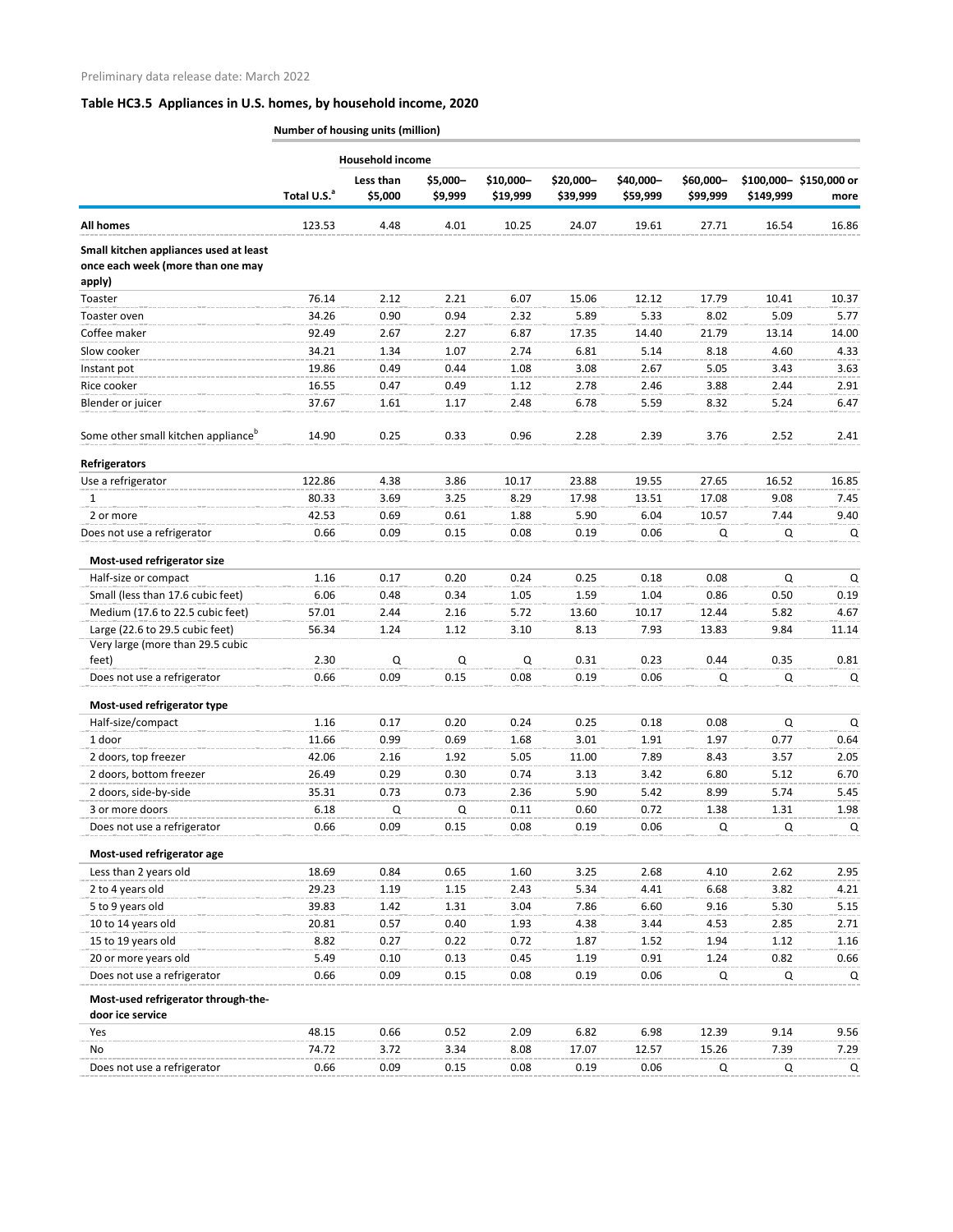|                                           |                         | <b>Household income</b> |                     |                       |                       |                       |                       |             |                                |
|-------------------------------------------|-------------------------|-------------------------|---------------------|-----------------------|-----------------------|-----------------------|-----------------------|-------------|--------------------------------|
|                                           | Total U.S. <sup>a</sup> | Less than<br>\$5,000    | \$5,000-<br>\$9,999 | \$10,000-<br>\$19,999 | \$20,000-<br>\$39,999 | \$40,000-<br>\$59,999 | \$60,000-<br>\$99,999 | \$149,999   | \$100,000-\$150,000 or<br>more |
| <b>All homes</b>                          | 123.53                  | 4.48                    | 4.01                | 10.25                 | 24.07                 | 19.61                 | 27.71                 | 16.54       | 16.86                          |
| Second refrigerator                       |                         |                         |                     |                       |                       |                       |                       |             |                                |
| Use a second refrigerator                 | 42.53                   | 0.69                    | 0.61                | 1.88                  | 5.90                  | 6.04                  | 10.57                 | 7.44        | 9.40                           |
| Does not use a second refrigerator        | 80.99                   | 3.79                    | 3.40                | 8.37                  | 18.17                 | 13.57                 | 17.14                 | 9.10        | 7.46                           |
|                                           |                         |                         |                     |                       |                       |                       |                       |             |                                |
| Second refrigerator size                  |                         |                         |                     |                       |                       |                       |                       |             |                                |
| Half-size or compact                      | 10.09                   | 0.20                    | 0.17                | 0.59                  | 1.50                  | 1.47                  | 2.64                  | 1.55        | 1.95                           |
| Small (less than 17.6 cubic feet)         | 7.17                    | 0.15                    | 0.16                | 0.42                  | 1.29                  | 1.10                  | 1.75                  | 1.09        | 1.21                           |
| Medium (17.6 to 22.5 cubic feet)          | 17.14                   | 0.24                    | 0.20                | 0.65                  | 2.25                  | 2.53                  | 4.20                  | 3.21        | 3.86                           |
| Large (22.6 to 29.5 cubic feet)           | 7.86                    | 0.08                    | Q                   | 0.21                  | 0.81                  | 0.93                  | 1.92                  | 1.55        | 2.29                           |
| Very large (more than 29.5 cubic<br>feet) | 0.27                    | Q                       | N                   | Q                     | Q                     | Q                     | Q                     | Q           | 0.09                           |
|                                           |                         |                         |                     |                       |                       |                       |                       |             |                                |
| Does not use a second refrigerator        | 80.99                   | 3.79                    | 3.40                | 8.37                  | 18.17                 | 13.57                 | 17.14                 | 9.10        | 7.46                           |
| Second refrigerator type                  |                         |                         |                     |                       |                       |                       |                       |             |                                |
| Half-size or compact                      | 10.09                   | 0.20                    | 0.17                | 0.59                  | 1.50                  | 1.47                  | 2.64                  | 1.55        | 1.95                           |
| 1 door                                    | 7.51                    | 0.20                    | 0.24                | 0.52                  | 1.03                  | 1.23                  | 1.80                  | 1.15        | 1.33                           |
| 2 doors, top freezer                      | 15.53                   | 0.16                    | 0.15                | 0.52                  | 2.32                  | 2.15                  | 3.74                  | 2.85        | 3.64                           |
| 2 doors, bottom freezer                   | 2.08                    | Q                       | Q                   | Q                     | 0.16                  | 0.24                  | 0.51                  | 0.48        | 0.60                           |
| 2 doors, side-by-side                     | 7.00                    | 0.12                    | Q                   | 0.17                  | 0.88                  | 0.91                  | 1.79                  | 1.37        | 1.72                           |
| 3 or more doors                           | 0.34                    | ${\sf N}$               | N                   | Q                     | $\mathsf Q$           | Q                     | 0.09                  | $\mathsf Q$ | 0.15                           |
| Does not use a second refrigerator        | 80.99                   | 3.79                    | 3.40                | 8.37                  | 18.17                 | 13.57                 | 17.14                 | 9.10        | 7.46                           |
| Second refrigerator age                   |                         |                         |                     |                       |                       |                       |                       |             |                                |
| Less than 2 years old                     | 4.82                    | 0.20                    | 0.13                | 0.25                  | 0.69                  | 0.54                  | 1.12                  | 0.78        | 1.11                           |
| 2 to 4 years old                          | 6.27                    | 0.13                    | 0.12                | 0.38                  | 1.06                  | 0.87                  | 1.39                  | 0.99        | 1.32                           |
| 5 to 9 years old                          | 11.05                   | 0.18                    | 0.19                | 0.51                  | 1.36                  | 1.58                  | 2.84                  | 1.86        | 2.52                           |
| 10 to 14 years old                        | 10.68                   | 0.10                    | 0.09                | 0.43                  | 1.39                  | 1.63                  | 2.68                  | 1.92        | 2.43                           |
| 15 to 19 years old                        | 5.13                    | Q                       | Q                   | 0.14                  | 0.78                  | 0.75                  | 1.30                  | 0.99        | 1.09                           |
| 20 or more years old                      | 4.59                    | Q                       | Q                   | 0.16                  | 0.63                  | 0.67                  | 1.25                  | 0.90        | 0.93                           |
| Does not use a second refrigerator        | 80.99                   | 3.79                    | 3.40                | 8.37                  | 18.17                 | 13.57                 | 17.14                 | 9.10        | 7.46                           |
| <b>Second refrigerator location</b>       |                         |                         |                     |                       |                       |                       |                       |             |                                |
| Basement                                  | 9.68                    | Q                       | 0.09                | 0.19                  | 0.93                  | 1.31                  | 2.62                  | 2.03        | 2.44                           |
| Garage                                    | 16.25                   | 0.11                    | 0.09                | 0.36                  | 1.77                  | 2.12                  | 4.28                  | 3.30        | 4.23                           |
| Outside                                   | 2.94                    | 0.06                    | Q                   | 0.25                  | 0.60                  | 0.48                  | 0.73                  | 0.28        | 0.46                           |
| Main living area                          | 13.23                   | 0.43                    | 0.37                | 1.07                  | 2.53                  | 2.04                  | 2.85                  | 1.77        | 2.18                           |
| Some other location                       | 0.43                    | Q                       | N                   | Q                     | 0.07                  | 0.09                  | 0.09                  | Q           | 0.09                           |
| Does not use a second refrigerator        | 80.99                   | 3.79                    | 3.40                | 8.37                  | 18.17                 | 13.57                 | 17.14                 | 9.10        | 7.46                           |
| Wine chiller                              |                         |                         |                     |                       |                       |                       |                       |             |                                |
| Yes                                       | 5.69                    | Q                       | Q                   | $\Omega$              | 0.26                  | 0.35                  | 1.09                  | 1.10        | 2.72                           |
| No                                        | 117.84                  | 4.42                    | 3.96                | 10.18                 | 23.82                 | 19.25                 | 26.62                 | 15.44       | 14.14                          |
| <b>Separate freezers</b>                  |                         |                         |                     |                       |                       |                       |                       |             |                                |
| Use a separate freezer                    | 41.14                   | 0.97                    | 0.88                | 2.81                  | 7.77                  | 6.78                  | 9.95                  | 6.26        | 5.73                           |
| $\mathbf{1}$                              | 36.37                   | 0.85                    | 0.77                | 2.48                  | 6.90                  | 5.97                  | 8.79                  | 5.49        | 5.11                           |
| 2 or more                                 | 4.78                    | 0.12                    | 0.12                | 0.32                  | 0.86                  | 0.81                  | 1.15                  | 0.78        | 0.62                           |
| Does not use a separate freezer           | 82.38                   | 3.51                    | 3.12                | 7.44                  | 16.30                 | 12.82                 | 17.77                 | 10.28       | 11.14                          |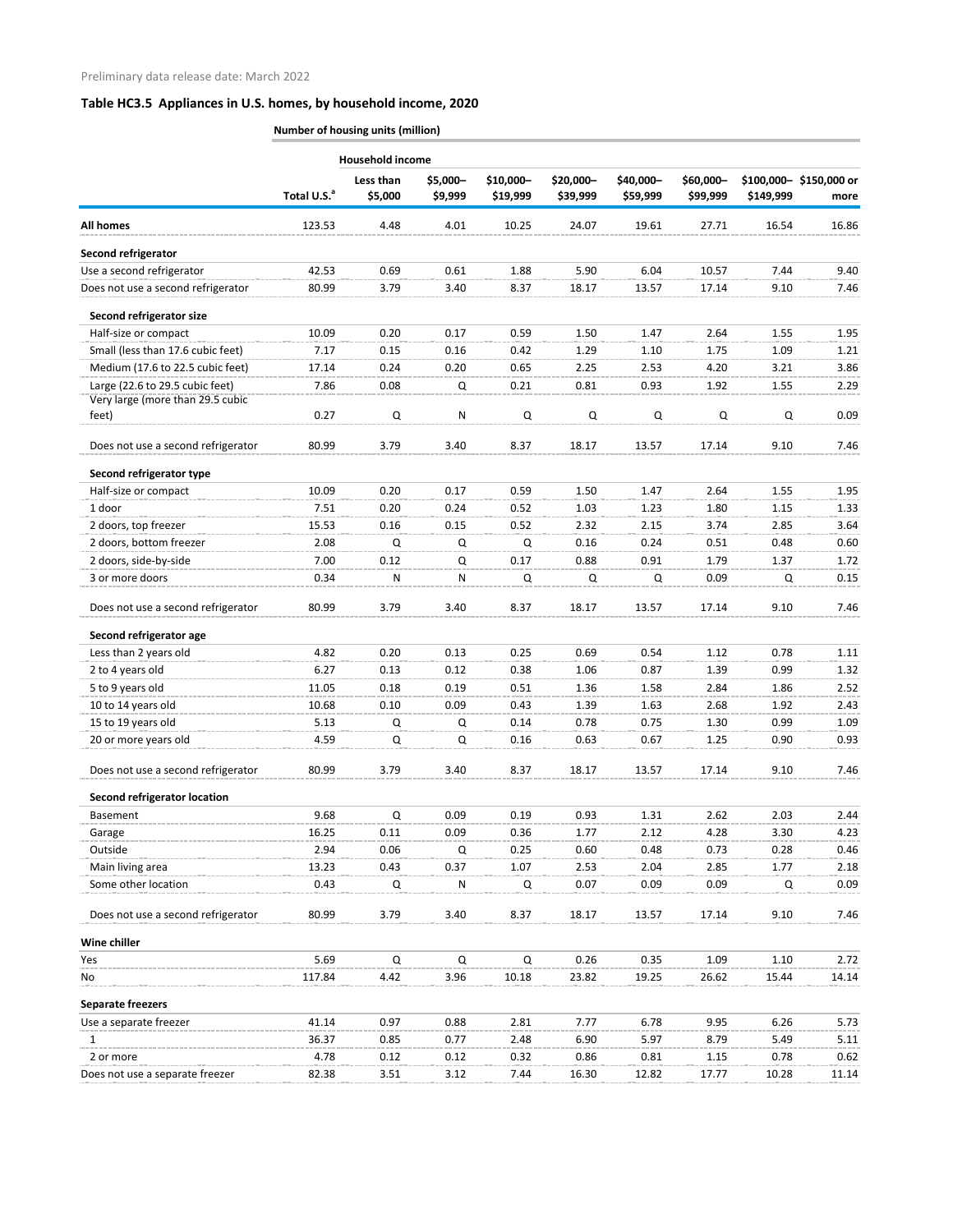|                                   |                         | <b>Household income</b> |                     |                       |                       |                       |                       |           |                                |
|-----------------------------------|-------------------------|-------------------------|---------------------|-----------------------|-----------------------|-----------------------|-----------------------|-----------|--------------------------------|
|                                   | Total U.S. <sup>a</sup> | Less than<br>\$5,000    | \$5,000-<br>\$9,999 | \$10,000-<br>\$19,999 | \$20,000-<br>\$39,999 | \$40,000-<br>\$59,999 | \$60,000-<br>\$99,999 | \$149,999 | \$100,000-\$150,000 or<br>more |
| <b>All homes</b>                  | 123.53                  | 4.48                    | 4.01                | 10.25                 | 24.07                 | 19.61                 | 27.71                 | 16.54     | 16.86                          |
| Most-used separate freezer size   |                         |                         |                     |                       |                       |                       |                       |           |                                |
| Half-size or compact              | 4.47                    | 0.19                    | 0.09                | 0.44                  | 0.82                  | 0.91                  | 1.00                  | 0.49      | 0.51                           |
| Small (less than 17.6 cubic feet) | 12.27                   | 0.28                    | 0.33                | 0.90                  | 2.45                  | 2.17                  | 2.98                  | 1.87      | 1.29                           |
| Medium (17.6 to 22.5 cubic feet)  | 15.80                   | 0.30                    | 0.28                | 1.02                  | 3.13                  | 2.41                  | 3.78                  | 2.57      | 2.32                           |
| Large (22.6 to 29.5 cubic feet)   | 7.88                    | 0.18                    | 0.17                | 0.39                  | 1.27                  | 1.20                  | 1.99                  | 1.24      | 1.45                           |
| Very large (more than 29.5 cubic  |                         |                         |                     |                       |                       |                       |                       |           |                                |
| feet)                             | 0.72                    | $\Omega$                | Q                   | Q                     | 0.11                  | 0.09                  | 0.19                  | 0.09      | 0.16                           |
| Does not use a separate freezer   | 82.38                   | 3.51                    | 3.12                | 7.44                  | 16.30                 | 12.82                 | 17.77                 | 10.28     | 11.14                          |
| Most-used separate freezer type   |                         |                         |                     |                       |                       |                       |                       |           |                                |
| Upright                           | 19.49                   | 0.49                    | 0.37                | 1.16                  | 3.61                  | 3.11                  | 4.58                  | 3.02      | 3.15                           |
| Chest                             | 21.65                   | 0.48                    | 0.51                | 1.65                  | 4.16                  | 3.67                  | 5.37                  | 3.25      | 2.57                           |
| Does not use a separate freezer   | 82.38                   | 3.51                    | 3.12                | 7.44                  | 16.30                 | 12.82                 | 17.77                 | 10.28     | 11.14                          |
| Most-used separate freezer age    |                         |                         |                     |                       |                       |                       |                       |           |                                |
| Less than 2 years old             | 5.67                    | 0.20                    | 0.16                | 0.35                  | 1.08                  | 0.82                  | 1.33                  | 0.80      | 0.93                           |
| 2 to 4 years old                  | 6.58                    | 0.22                    | 0.15                | 0.42                  | 1.25                  | 1.11                  | 1.57                  | 0.93      | 0.93                           |
| 5 to 9 years old                  | 11.64                   | 0.32                    | 0.26                | 0.77                  | 2.07                  | 1.94                  | 2.84                  | 1.91      | 1.53                           |
| 10 to 14 years old                | 8.44                    | 0.12                    | 0.15                | 0.69                  | 1.63                  | 1.43                  | 1.95                  | 1.24      | 1.24                           |
| 15 to 19 years old                | 4.20                    | Q                       | Q                   | 0.26                  | 0.77                  | 0.62                  | 1.15                  | 0.68      | 0.60                           |
| 20 or more years old              | 4.61                    | 0.06                    | 0.09                | 0.32                  | 0.96                  | 0.87                  | 1.10                  | 0.71      | 0.50                           |
| Does not use a separate freezer   | 82.38                   | 3.51                    | 3.12                | 7.44                  | 16.30                 | 12.82                 | 17.77                 | 10.28     | 11.14                          |
| Most-used separate freezer        |                         |                         |                     |                       |                       |                       |                       |           |                                |
| defrosting                        |                         |                         |                     |                       |                       |                       |                       |           |                                |
| Manual                            | 21.90                   | 0.53                    | 0.35                | 1.55                  | 4.28                  | 3.72                  | 5.35                  | 3.28      | 2.84                           |
| Automatic                         | 19.25                   | 0.44                    | 0.54                | 1.26                  | 3.49                  | 3.06                  | 4.59                  | 2.98      | 2.88                           |
| Does not use a separate freezer   | 82.38                   | 3.51                    | 3.12                | 7.44                  | 16.30                 | 12.82                 | 17.77                 | 10.28     | 11.14                          |
| <b>Dishwashers and usage</b>      |                         |                         |                     |                       |                       |                       |                       |           |                                |
| Have a dishwasher                 | 89.79                   | 1.73                    | 1.39                | 3.91                  | 14.71                 | 14.18                 | 23.02                 | 14.87     | 15.98                          |
| Used 0 times per week             | 17.11                   | 0.69                    | 0.47                | 1.40                  | 4.56                  | 3.33                  | 3.94                  | 1.55      | 1.16                           |
| Used 1 time per week              | 13.86                   | 0.24                    | 0.18                | 0.64                  | 2.64                  | 2.69                  | 3.72                  | 2.07      | 1.68                           |
| Used 2 to 3 times per week        | 26.32                   | 0.40                    | 0.32                | 1.02                  | 3.85                  | 4.15                  | 7.04                  | 4.46      | 5.07                           |
| Used 4 to 6 times per week        | 19.34                   | 0.21                    | 0.23                | 0.44                  | 2.21                  | 2.45                  | 5.32                  | 4.04      | 4.43                           |
| Used 7 or more times per week     | 13.17                   | 0.19                    | 0.19                | 0.41                  | 1.45                  | 1.57                  | 3.00                  | 2.74      | 3.63                           |
| Does not have a dishwasher        | 33.74                   | 2.75                    | 2.61                | 6.33                  | 9.37                  | 5.43                  | 4.69                  | 1.68      | 0.89                           |
| Dishwasher age                    |                         |                         |                     |                       |                       |                       |                       |           |                                |
| Less than 2 years old             | 13.86                   | 0.31                    | 0.21                | 0.58                  | 2.20                  | 1.86                  | 3.38                  | 2.54      | 2.79                           |
| 2 to 4 years old                  | 21.09                   | 0.39                    | 0.37                | 0.85                  | 3.12                  | 3.08                  | 5.55                  | 3.64      | 4.10                           |
| 5 to 9 years old                  | 28.29                   | 0.55                    | 0.44                | 1.12                  | 4.37                  | 4.61                  | 7.30                  | 4.70      | 5.18                           |
| 10 to 14 years old                | 15.19                   | 0.24                    | 0.18                | 0.71                  | 2.77                  | 2.50                  | 3.85                  | 2.45      | 2.48                           |
| 15 to 19 years old                | 6.51                    | 0.19                    | 0.09                | 0.34                  | 1.19                  | 1.28                  | 1.65                  | 0.85      | 0.91                           |
| 20 or more years old              | 4.84                    | Q                       | 0.09                | 0.31                  | 1.05                  | 0.85                  | 1.29                  | 0.68      | 0.51                           |
| Does not have a dishwasher        | 33.74                   | 2.75                    | 2.61                | 6.33                  | 9.37                  | 5.43                  | 4.69                  | 1.68      | 0.89                           |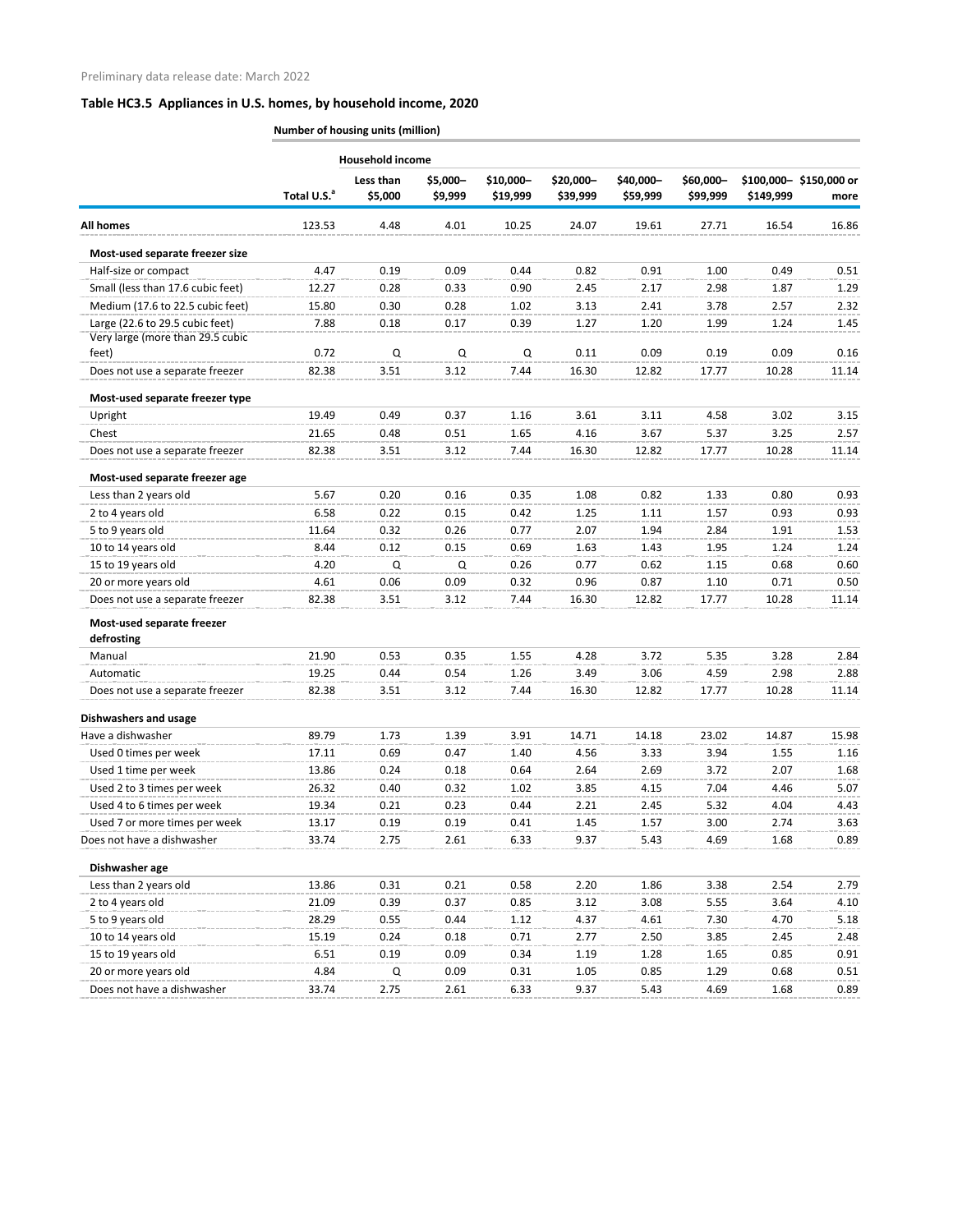|                                                    |                         | Household income     |                     |                       |                       |                       |                       |           |                                |
|----------------------------------------------------|-------------------------|----------------------|---------------------|-----------------------|-----------------------|-----------------------|-----------------------|-----------|--------------------------------|
|                                                    | Total U.S. <sup>a</sup> | Less than<br>\$5,000 | \$5,000-<br>\$9,999 | \$10,000-<br>\$19,999 | \$20,000-<br>\$39,999 | \$40,000-<br>\$59,999 | \$60,000-<br>\$99,999 | \$149,999 | \$100,000-\$150,000 or<br>more |
| <b>All homes</b>                                   | 123.53                  | 4.48                 | 4.01                | 10.25                 | 24.07                 | 19.61                 | 27.71                 | 16.54     | 16.86                          |
| Most-used dishwasher cycle type                    |                         |                      |                     |                       |                       |                       |                       |           |                                |
| Normal or default cycle without                    |                         |                      |                     |                       |                       |                       |                       |           |                                |
| heated dry                                         | 13.22                   | 0.24                 | 0.17                | 0.55                  | 2.07                  | 2.20                  | 3.40                  | 2.28      | 2.32                           |
| Normal or default cycle with heated                |                         |                      |                     |                       |                       |                       |                       |           |                                |
| dry                                                | 46.03                   | 0.58                 | 0.60                | 1.43                  | 6.24                  | 6.26                  | 11.92                 | 8.97      | 10.03                          |
| Heavy or pots and pans cycle                       | 5.49                    | 0.13                 | 0.09                | 0.24                  | 0.74                  | 1.09                  | 1.61                  | 0.77      | 0.82                           |
| Light or delicate cycle                            | 1.23                    | Q                    | Q                   | Q                     | 0.21                  | 0.23                  | 0.41                  | 0.17      | 0.15                           |
| Energy saver                                       | 4.85                    | Q                    | Q                   | 0.21                  | 0.68                  | 0.76                  | 1.26                  | 0.86      | 1.04                           |
| Quick cycle                                        | 1.85                    | 0.05                 | Q                   | Q                     | 0.21                  | 0.30                  | 0.48                  | 0.27      | 0.46                           |
| Does not have or use a dishwasher                  | 50.85                   | 3.44                 | 3.09                | 7.73                  | 13.92                 | 8.76                  | 8.63                  | 3.23      | 2.05                           |
| <b>Clothes washers</b>                             |                         |                      |                     |                       |                       |                       |                       |           |                                |
| Have a clothes washer at home                      | 103.96                  | 2.53                 | 2.12                | 6.83                  | 19.25                 | 16.69                 | 25.05                 | 15.46     | 16.02                          |
| Top-loading                                        | 74.82                   | 1.91                 | 1.76                | 5.71                  | 15.55                 | 12.95                 | 18.21                 | 10.14     | 8.59                           |
| Front-loading<br>Does not have a clothes washer at | 29.14                   | 0.62                 | 0.36                | 1.12                  | 3.70                  | 3.74                  | 6.84                  | 5.33      | 7.44                           |
| home                                               | 19.57                   | 1.95                 | 1.89                | 3.42                  | 4.82                  | 2.92                  | 2.66                  | 1.08      | 0.84                           |
| Clothes washer age                                 |                         |                      |                     |                       |                       |                       |                       |           |                                |
| Less than 2 years old                              | 17.32                   | 0.51                 | 0.36                | 1.04                  | 3.33                  | 2.51                  | 4.01                  | 2.64      | 2.92                           |
| 2 to 4 years old                                   | 26.15                   | 0.71                 | 0.67                | 1.58                  | 4.46                  | 4.18                  | 6.30                  | 3.88      | 4.37                           |
| 5 to 9 years old                                   | 34.70                   | 0.82                 | 0.67                | 2.18                  | 6.41                  | 5.47                  | 8.59                  | 5.11      | 5.46                           |
| 10 to 14 years old                                 | 16.15                   | 0.33                 | 0.26                | 1.20                  | 3.11                  | 2.77                  | 3.83                  | 2.55      | 2.10                           |
| 15 to 19 years old                                 | 5.80                    | 0.12                 | Q                   | 0.56                  | 1.05                  | 1.05                  | 1.51                  | 0.71      | 0.75                           |
| 20 or more years old                               | 3.83                    | Q                    | 0.10                | 0.28                  | 0.90                  | 0.72                  | 0.80                  | 0.57      | 0.42                           |
| Does not have a clothes washer at                  |                         |                      |                     |                       |                       |                       |                       |           |                                |
| home                                               | 19.57                   | 1.95                 | 1.89                | 3.42                  | 4.82                  | 2.92                  | 2.66                  | 1.08      | 0.84                           |
| <b>Clothes washer usage</b>                        |                         |                      |                     |                       |                       |                       |                       |           |                                |
| 0 loads per week                                   | 1.19                    | 0.09                 | Q                   | 0.19                  | 0.34                  | 0.21                  | 0.20                  | 0.07      | $\mathsf Q$                    |
| 1 to 4 loads per week                              | 70.32                   | 1.81                 | 1.57                | 5.27                  | 14.21                 | 11.91                 | 16.83                 | 9.44      | 9.27                           |
| 5 to 9 loads per week                              | 25.67                   | 0.47                 | 0.37                | 1.16                  | 3.77                  | 3.49                  | 6.44                  | 4.81      | 5.15                           |
| 10 to 15 loads per week                            | 5.90                    | 0.15                 | 0.11                | 0.21                  | 0.75                  | 0.91                  | 1.42                  | 0.98      | 1.37                           |
| More than 15 loads per week                        | 0.88                    | Q                    | Q                   | Q                     | 0.17                  | 0.16                  | 0.16                  | 0.16      | 0.18                           |
| Does not have a clothes washer at                  |                         |                      |                     |                       |                       |                       |                       |           |                                |
| home                                               | 19.57                   | 1.95                 | 1.89                | 3.42                  | 4.82                  | 2.92                  | 2.66                  | 1.08      | 0.84                           |
| Usual water temperature setting for                |                         |                      |                     |                       |                       |                       |                       |           |                                |
| the wash cycle                                     |                         |                      |                     |                       |                       |                       |                       |           |                                |
| Hot                                                | 8.72                    | 0.39                 | 0.22                | 0.72                  | 1.74                  | 1.38                  | 1.96                  | 1.12      | 1.19                           |
| Warm                                               | 53.11                   | 1.11                 | 0.98                | 2.94                  | 9.71                  | 8.45                  | 12.48                 | 8.26      | 9.17                           |
| Cold                                               | 42.13                   | 1.03                 | 0.93                | 3.17                  | 7.80                  | 6.85                  | 10.61                 | 6.08      | 5.66                           |
| Does not have or use a clothes<br>washer at home   | 19.57                   | 1.95                 | 1.89                | 3.42                  | 4.82                  | 2.92                  | 2.66                  | 1.08      | 0.84                           |
| <b>Clothes dryer and fuel</b>                      |                         |                      |                     |                       |                       |                       |                       |           |                                |
| Have a clothes dryer at home                       | 102.32                  | 2.50                 | 2.01                | 6.43                  | 18.76                 | 16.52                 | 24.86                 | 15.33     | 15.93                          |
| Electricity                                        | 82.20                   | 2.14                 | 1.71                | 5.66                  | 15.68                 | 13.71                 | 20.13                 | 11.61     | 11.57                          |
| Natural gas                                        | 18.89                   | 0.33                 | 0.28                | 0.71                  | 2.88                  | 2.63                  | 4.43                  | 3.50      | 4.13                           |
| Propane                                            | 1.23                    | Q                    | Q                   | Q                     | 0.20                  | 0.18                  | 0.30                  | 0.22      | 0.23                           |
| Does not have a clothes dryer at home              | 21.20                   | 1.98                 | 2.00                | 3.82                  | 5.32                  | 3.09                  | 2.85                  | 1.21      | 0.93                           |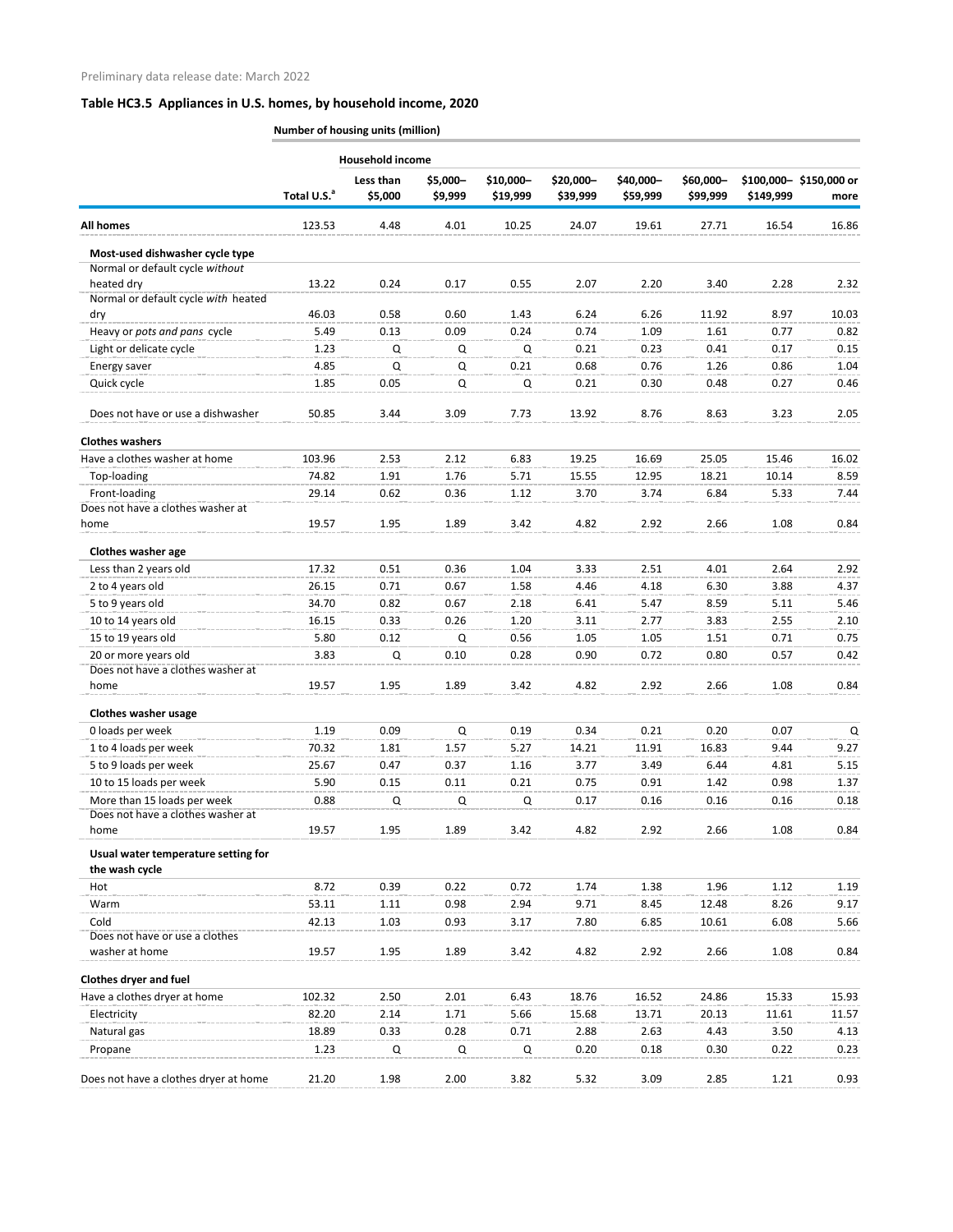| <b>Number of housing units (million)</b> |  |  |
|------------------------------------------|--|--|
|                                          |  |  |

|                                  |                         | <b>Household income</b> |                     |                        |                        |                       |                       |           |                                |
|----------------------------------|-------------------------|-------------------------|---------------------|------------------------|------------------------|-----------------------|-----------------------|-----------|--------------------------------|
|                                  | Total U.S. <sup>a</sup> | Less than<br>\$5,000    | \$5,000-<br>\$9,999 | $$10,000-$<br>\$19,999 | $$20,000-$<br>\$39,999 | \$40,000-<br>\$59,999 | \$60,000-<br>\$99,999 | \$149,999 | \$100,000-\$150,000 or<br>more |
| <b>All homes</b>                 | 123.53                  | 4.48                    | 4.01                | 10.25                  | 24.07                  | 19.61                 | 27.71                 | 16.54     | 16.86                          |
| Clothes dryer age                |                         |                         |                     |                        |                        |                       |                       |           |                                |
| Less than 2 years old            | 15.02                   | 0.53                    | 0.31                | 0.76                   | 2.79                   | 2.40                  | 3.45                  | 2.36      | 2.43                           |
| 2 to 4 years old                 | 23.44                   | 0.68                    | 0.58                | 1.44                   | 3.92                   | 3.57                  | 5.84                  | 3.38      | 4.03                           |
| 5 to 9 years old                 | 34.26                   | 0.81                    | 0.64                | 2.03                   | 6.34                   | 5.51                  | 8.23                  | 5.15      | 5.55                           |
| 10 to 14 years old               | 17.68                   | 0.31                    | 0.31                | 1.30                   | 3.23                   | 2.95                  | 4.38                  | 2.75      | 2.43                           |
| 15 to 19 years old               | 7.03                    | 0.14                    | 0.07                | 0.57                   | 1.40                   | 1.18                  | 1.73                  | 0.99      | 0.96                           |
| 20 or more years old             | 4.89                    | Q                       | 0.10                | 0.33                   | 1.08                   | 0.91                  | 1.23                  | 0.69      | 0.53                           |
| Does not have a clothes dryer at |                         |                         |                     |                        |                        |                       |                       |           |                                |
| home                             | 21.20                   | 1.98                    | 2.00                | 3.82                   | 5.32                   | 3.09                  | 2.85                  | 1.21      | 0.93                           |
| <b>Clothes dryer usage</b>       |                         |                         |                     |                        |                        |                       |                       |           |                                |
| 0 loads per week                 | 1.92                    | 0.11                    | 0.07                | 0.23                   | 0.52                   | 0.38                  | 0.35                  | 0.17      | 0.10                           |
| 1 to 4 loads per week            | 67.48                   | 1.76                    | 1.40                | 4.92                   | 13.42                  | 11.46                 | 16.29                 | 9.15      | 9.09                           |
| 5 to 9 loads per week            | 25.93                   | 0.47                    | 0.39                | 1.04                   | 3.90                   | 3.64                  | 6.57                  | 4.81      | 5.12                           |
| 10 to 15 loads per week          | 6.06                    | 0.15                    | 0.11                | 0.22                   | 0.75                   | 0.86                  | 1.48                  | 1.04      | 1.45                           |
| More than 15 loads per week      | 0.93                    | Q                       | Q                   | Q                      | 0.17                   | 0.19                  | 0.18                  | 0.16      | 0.17                           |
| Does not have a clothes dryer at |                         |                         |                     |                        |                        |                       |                       |           |                                |
| home                             | 21.20                   | 1.98                    | 2.00                | 3.82                   | 5.32                   | 3.09                  | 2.85                  | 1.21      | 0.93                           |

Source: U.S. Energy Information Administration, Office of Energy Demand and Integrated Statistics, Form EIA-457A of the *2020 Residential Energy Consumption Survey* Notes: Because of rounding, data may not sum to totals. See RECS Terminology for definition of terms used in these tables.

<sup>a</sup> Total U.S. includes all primary occupied housing units in the 50 states and the District of Columbia. Vacant housing units, seasonal units, second homes, military houses, and group quarters are excluded.

<sup>b</sup> Some other small kitchen appliance includes food processors, air fryers, stand mixers, bread makers, waffle makers, electric can openers, sandwich makers, coffee grinders, and many other reported appliances.

Q = Data withheld because either the relative standard error (RSE) was greater than 50% or fewer than 10 households in reporting sample.

N = No households in reporting sample.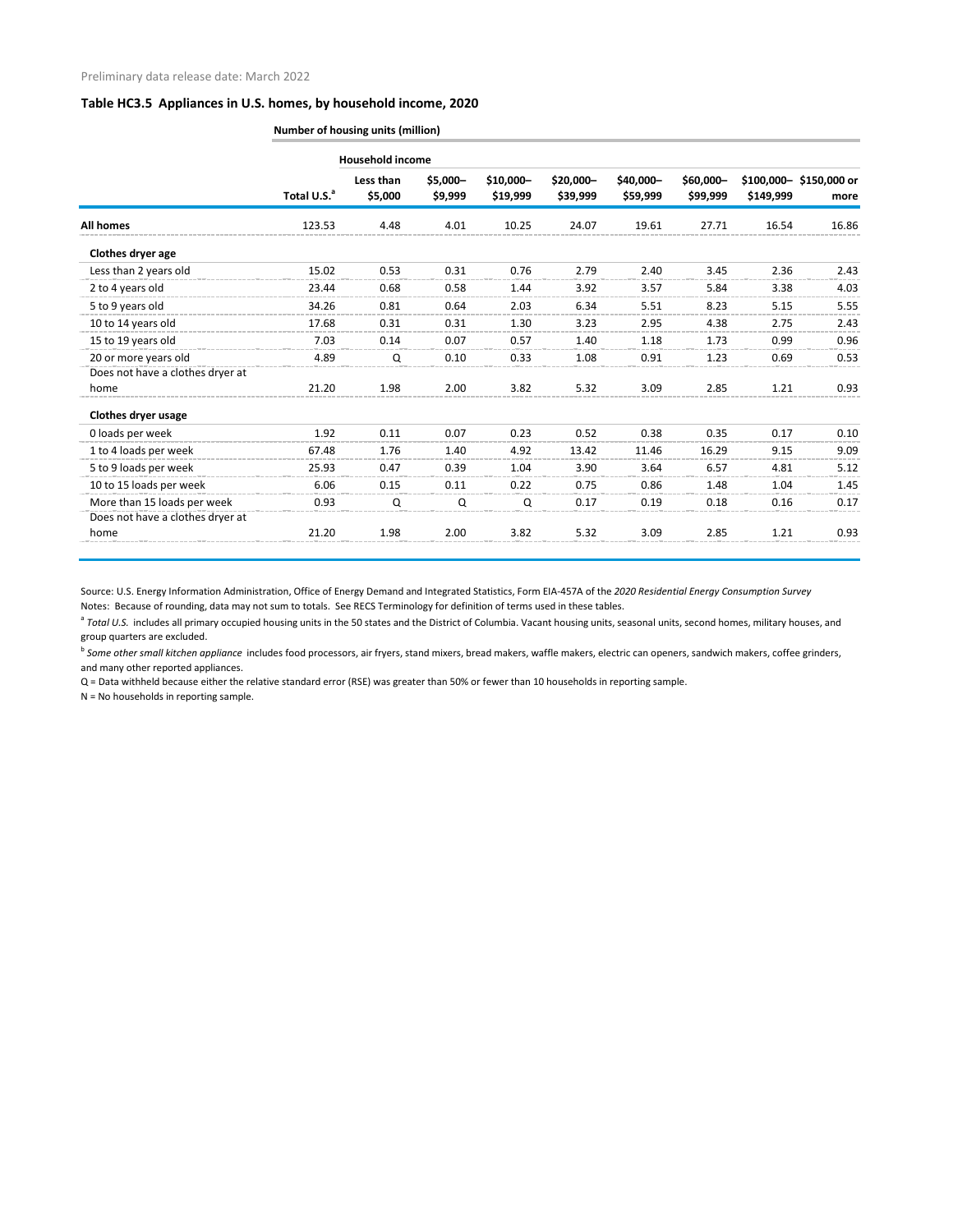**Total U.S.**<sup>a</sup> **Less than \$5,000 \$5,000– \$9,999 \$10,000– \$19,999 \$20,000– \$39,999 \$40,000– \$59,999 \$60,000– \$99,999 \$100,000– \$150,000 or \$149,999 more All homes** 0.00 4.63 5.53 3.21 1.98 1.83 1.58 1.83 1.93 **Ranges (units with both an oven and a cooktop)** Have a range 0.30 4.65 5.60 3.23 2.02 1.91 1.65 1.92 2.47 1 0.32 4.64 5.56 3.26 2.06 1.93 1.64 1.99 2.48 2 or more 5.29 40.26 66.66 27.64 15.68 14.22 12.84 13.53 10.38 Does not have a range 2.54 22.09 18.40 11.49 7.34 8.03 4.96 5.83 4.51 **Most-used range fuel** Electricity 0.69 5.88 7.05 4.14 2.20 2.73 1.98 2.96 4.01 Natural gas 1.17 9.76 13.95 5.86 4.13 3.37 3.39 3.57 3.64 Propane 3.91 22.81 26.44 12.55 10.13 11.16 6.86 9.63 10.04 Dual-fuel 3.49 18.56 25.32 12.53 9.13 10.88 9.73 10.66 9.41 Does not have a range 2.54 22.09 18.40 11.49 7.34 8.03 4.96 5.83 4.51 **Most-used range usage: cooktop part** 0 times per week **3.97** 13.85 13.69 10.02 6.66 9.04 7.83 13.04 18.65 1 to 3 times per week 2.43 11.42 14.64 7.87 4.53 5.31 5.90 7.11 7.61 4 to 7 times per week 1.01 6.54 7.64 4.62 3.43 2.92 2.61 3.01 4.03 8 to 14 times per week 1.41 14.64 11.55 7.70 4.15 4.40 3.07 4.07 3.93 15 or more times per week 2.84 16.68 22.56 13.43 5.88 7.02 5.03 6.35 6.78 Does not have a range a manuscript contract a 22.09 18.40 11.49 7.34 8.03 4.96 5.83 4.51 **Most-used range usage: oven part** 0 times per week 2.41 12.64 10.43 6.90 5.95 5.91 5.34 8.61 10.37 1 to 3 times per week 0.93 6.94 9.07 4.87 2.69 3.26 2.86 3.17 3.53 4 to 7 times per week 1.23 9.59 10.11 4.97 3.33 4.00 2.77 3.30 3.82 8 to 14 times per week 4.39 20.41 23.18 15.80 9.84 9.73 9.45 10.89 11.42 15 or more times per week 8.88 35.45 41.37 29.84 16.25 22.66 19.33 27.73 24.76 Does not have a range a manuscript contract a 22.09 18.40 11.49 7.34 8.03 4.96 5.83 4.51 **Separate cooktops** Have a separate cooktop **1.98** 21.01 18.79 10.56 5.84 5.70 4.24 5.26 3.80 1 2.00 21.01 19.38 10.82 6.01 5.61 4.22 5.20 3.90 2 or more 13.39 0.00 101.16 54.70 31.18 30.18 31.63 32.86 23.90 Does not have a separate cooktop 0.33 4.74 5.59 3.33 2.15 2.00 1.74 1.95 2.47 **Most-used separate cooktop fuel** Electricity 3.04 24.45 27.70 12.20 7.05 7.19 5.74 8.33 5.73 Natural gas 2.93 34.48 26.94 18.25 11.51 9.37 7.97 8.41 4.73 Propane 7.44 100.27 100.73 26.48 23.32 21.31 16.73 18.77 14.35 Does not have a separate cooktop 0.33 4.74 5.59 3.33 2.15 2.00 1.74 1.95 2.47 **Most-used separate cooktop usage** 0 times per week **8.05** 8.05 39.51 47.00 20.48 19.60 23.31 17.52 27.50 26.61 1 to 3 times per week 5.70 30.68 33.11 20.83 14.14 23.77 14.67 19.34 11.10 4 to 7 times per week 3.84 37.34 29.55 23.35 8.83 9.04 6.47 8.24 6.68 8 to 14 times per week 3.73 66.35 44.32 22.24 12.43 10.05 8.41 8.81 8.23 15 or more times per week 5.16 74.82 66.67 34.93 21.08 18.31 14.95 11.30 8.36 Does not have a separate cooktop 0.33 4.74 5.59 3.33 2.15 2.00 1.74 1.95 2.47 **RSEs for number of housing units Household income**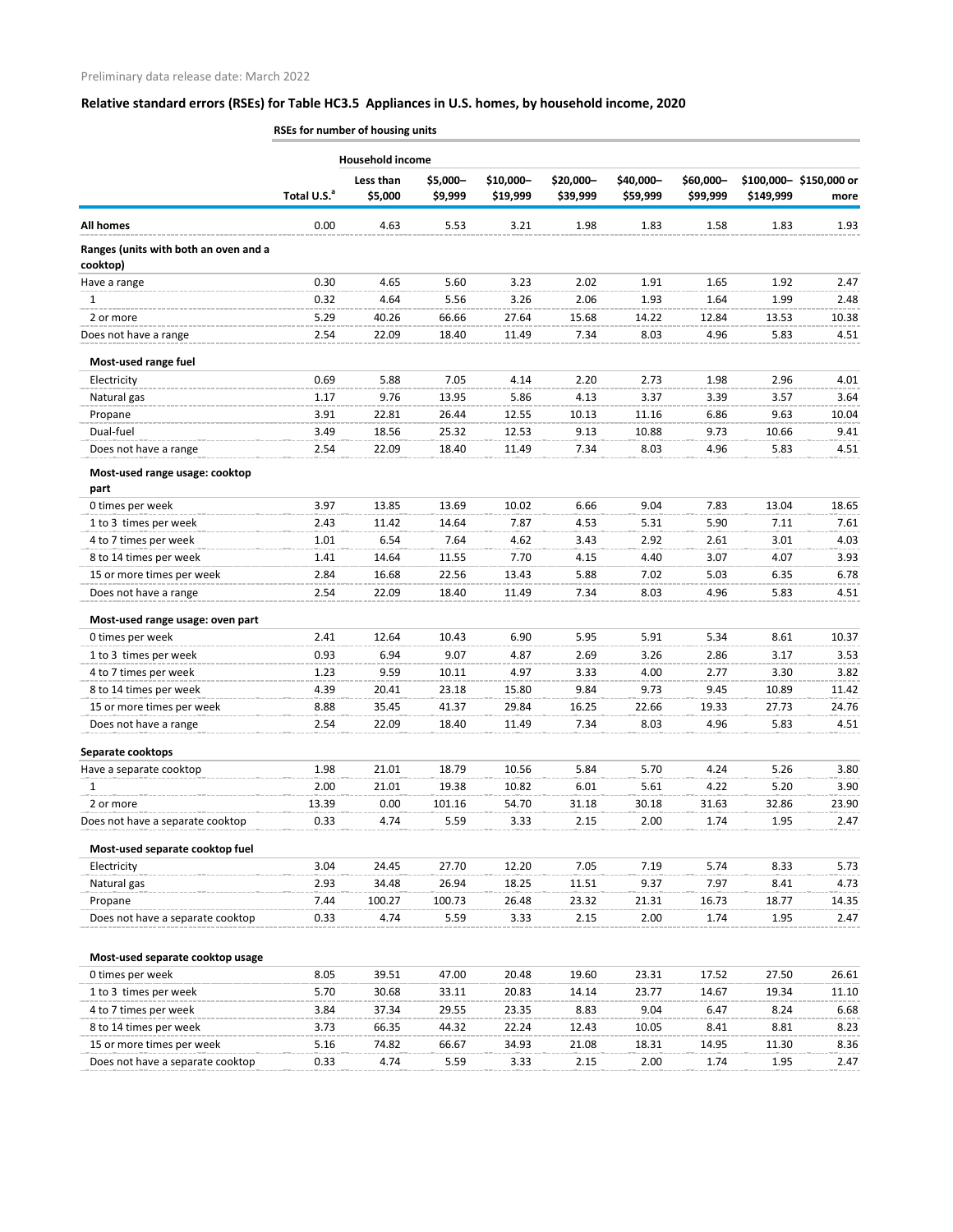|                                       |                         | RSEs for number of housing units |                     |                       |                       |                       |                       |           |                                |  |  |
|---------------------------------------|-------------------------|----------------------------------|---------------------|-----------------------|-----------------------|-----------------------|-----------------------|-----------|--------------------------------|--|--|
|                                       |                         | <b>Household income</b>          |                     |                       |                       |                       |                       |           |                                |  |  |
|                                       | Total U.S. <sup>a</sup> | Less than<br>\$5,000             | \$5,000-<br>\$9,999 | \$10,000-<br>\$19,999 | \$20,000-<br>\$39,999 | \$40,000-<br>\$59,999 | \$60,000-<br>\$99,999 | \$149,999 | \$100,000-\$150,000 or<br>more |  |  |
| <b>All homes</b>                      | 0.00                    | 4.63                             | 5.53                | 3.21                  | 1.98                  | 1.83                  | 1.58                  | 1.83      | 1.93                           |  |  |
| Separate wall ovens                   |                         |                                  |                     |                       |                       |                       |                       |           |                                |  |  |
| Have a separate wall oven             | 2.24                    | 15.66                            | 16.95               | 11.30                 | 5.18                  | 5.25                  | 4.71                  | 5.51      | 3.72                           |  |  |
| 1                                     | 2.46                    | 16.08                            | 16.94               | 11.12                 | 6.01                  | 6.69                  | 5.37                  | 5.76      | 5.54                           |  |  |
| 2 or more                             | 5.70                    | 46.44                            | 77.45               | 30.65                 | 13.36                 | 13.54                 | 9.93                  | 11.40     | 6.88                           |  |  |
| Does not have a separate wall oven    | 0.42                    | 4.65                             | 5.62                | 3.29                  | 2.20                  | 2.04                  | 1.72                  | 2.03      | 2.60                           |  |  |
| Most-used separate wall oven fuel     |                         |                                  |                     |                       |                       |                       |                       |           |                                |  |  |
| Electricity                           | 2.28                    | 16.98                            | 21.08               | 12.22                 | 5.13                  | 5.15                  | 5.23                  | 5.71      | 3.73                           |  |  |
| Natural gas                           | 5.15                    | 28.54                            | 28.17               | 22.34                 | 15.93                 | 14.18                 | 13.82                 | 17.54     | 11.01                          |  |  |
| Propane                               | 22.79                   | 100.30                           | 0.00                | 70.72                 | 54.18                 | 62.28                 | 47.53                 | 62.62     | 46.40                          |  |  |
| Does not have a separate wall oven    | 0.42                    | 4.65                             | 5.62                | 3.29                  | 2.20                  | 2.04                  | 1.72                  | 2.03      | 2.60                           |  |  |
| Most-used separate wall oven<br>usage |                         |                                  |                     |                       |                       |                       |                       |           |                                |  |  |
| 0 times per week                      | 6.88                    | 31.37                            | 45.16               | 18.06                 | 14.63                 | 17.91                 | 13.35                 | 20.77     | 17.92                          |  |  |
| 1 to 3 times per week                 | 3.14                    | 25.78                            | 24.16               | 17.74                 | 7.33                  | 8.03                  | 6.98                  | 7.51      | 5.40                           |  |  |
| 4 to 7 times per week                 | 3.19                    | 36.74                            | 42.40               | 21.76                 | 11.21                 | 9.59                  | 7.55                  | 7.90      | 5.76                           |  |  |
| 8 to 14 times per week                | 7.16                    | 68.32                            | 51.80               | 44.70                 | 21.64                 | 16.86                 | 14.59                 | 16.10     | 11.92                          |  |  |
| 15 or more times per week             | 15.91                   | 70.88                            | 0.00                | 57.58                 | 32.98                 | 48.68                 | 43.41                 | 38.90     | 28.39                          |  |  |
| Does not have a separate wall oven    | 0.42                    | 4.65                             | 5.62                | 3.29                  | 2.20                  | 2.04                  | 1.72                  | 2.03      | 2.60                           |  |  |
| Frequency of hot meals cooked         |                         |                                  |                     |                       |                       |                       |                       |           |                                |  |  |
| No hot meals cooked                   | 11.24                   | 32.71                            | 34.11               | 32.71                 | 24.94                 | 26.96                 | 25.77                 | 30.51     | 0.00                           |  |  |
| Less than once a week                 | 6.88                    | 34.65                            | 28.24               | 20.54                 | 12.73                 | 18.81                 | 12.39                 | 19.56     | 15.85                          |  |  |
| About once a week                     | 6.73                    | 27.10                            | 31.05               | 18.21                 | 11.92                 | 17.94                 | 12.71                 | 17.88     | 16.18                          |  |  |
| A few times each week                 | 1.68                    | 11.79                            | 12.62               | 7.38                  | 4.84                  | 5.00                  | 3.92                  | 6.54      | 7.27                           |  |  |
| Once a day                            | 1.47                    | 9.82                             | 12.45               | 6.43                  | 3.98                  | 4.22                  | 3.81                  | 4.72      | 4.49                           |  |  |
| 2 times a day                         | 1.18                    | 9.68                             | 8.39                | 6.29                  | 3.36                  | 3.47                  | 3.00                  | 3.00      | 2.56                           |  |  |
| 3 or more times a day                 | 1.94                    | 9.42                             | 12.07               | 6.94                  | 4.84                  | 5.04                  | 3.88                  | 5.49      | 5.14                           |  |  |
| <b>Microwave ovens</b>                |                         |                                  |                     |                       |                       |                       |                       |           |                                |  |  |
| Have a microwave oven                 | 0.20                    | 4.93                             | 5.54                | 3.30                  | 1.98                  | 1.95                  | 1.66                  | 1.87      | 1.94                           |  |  |
| 1                                     | 0.26                    | 5.08                             | 5.43                | 3.32                  | 2.08                  | 1.90                  | 1.67                  | 1.93      | 2.02                           |  |  |
| 2 or more                             | 3.28                    | 26.11                            | 42.67               | 19.26                 | 12.58                 | 10.26                 | 8.50                  | 7.83      | 6.28                           |  |  |
| Does not have a microwave oven        | 4.85                    | 17.17                            | 18.29               | 14.20                 | 12.39                 | 11.55                 | 8.57                  | 15.27     | 13.73                          |  |  |
| Microwave oven usage                  |                         |                                  |                     |                       |                       |                       |                       |           |                                |  |  |
| 0 times per week                      | 8.23                    | 41.20                            | 42.29               | 24.11                 | 21.74                 | 22.20                 | 15.24                 | 24.43     | 32.56                          |  |  |
| 1 to 3 times per week                 | 3.27                    | 12.37                            | 13.93               | 13.40                 | 7.27                  | 7.47                  | 7.02                  | 10.50     | 10.01                          |  |  |
| 4 to 7 times per week                 | 0.96                    | 8.19                             | 9.59                | 5.20                  | 3.14                  | 3.66                  | 3.07                  | 3.74      | 3.66                           |  |  |
| 8 to 14 times per week                | 1.53                    | 9.22                             | 9.86                | 6.48                  | 3.47                  | 5.17                  | 3.40                  | 4.51      | 4.60                           |  |  |
| 15 or more times per week             | 1.25                    | 10.91                            | 9.55                | 6.08                  | 3.32                  | 3.76                  | 2.92                  | 3.47      | 2.76                           |  |  |
| Does not have a microwave oven        | 4.85                    | 17.17                            | 18.29               | 14.20                 | 12.39                 | 11.55                 | 8.57                  | 15.27     | 13.73                          |  |  |
| <b>Outdoor grills and fuel</b>        |                         |                                  |                     |                       |                       |                       |                       |           |                                |  |  |
| Use an outdoor grill                  | 0.70                    | 8.02                             | 9.54                | 4.65                  | 2.88                  | 2.63                  | 1.91                  | 1.86      | 2.48                           |  |  |
| Natural gas                           | 3.72                    | 43.15                            | 40.71               | 24.70                 | 14.86                 | 13.22                 | 7.93                  | 9.46      | 5.54                           |  |  |
| Propane                               | 1.09                    | 14.20                            | 16.17               | 5.52                  | 3.78                  | 4.06                  | 2.11                  | 2.56      | 3.07                           |  |  |
| Charcoal                              | 1.66                    | 10.32                            | 12.80               | 7.73                  | 4.32                  | 5.45                  | 4.20                  | 5.58      | 5.28                           |  |  |
| Does not use an outdoor grill         | 0.90                    | 6.01                             | 6.13                | 4.26                  | 2.94                  | 2.74                  | 2.92                  | 4.34      | 4.18                           |  |  |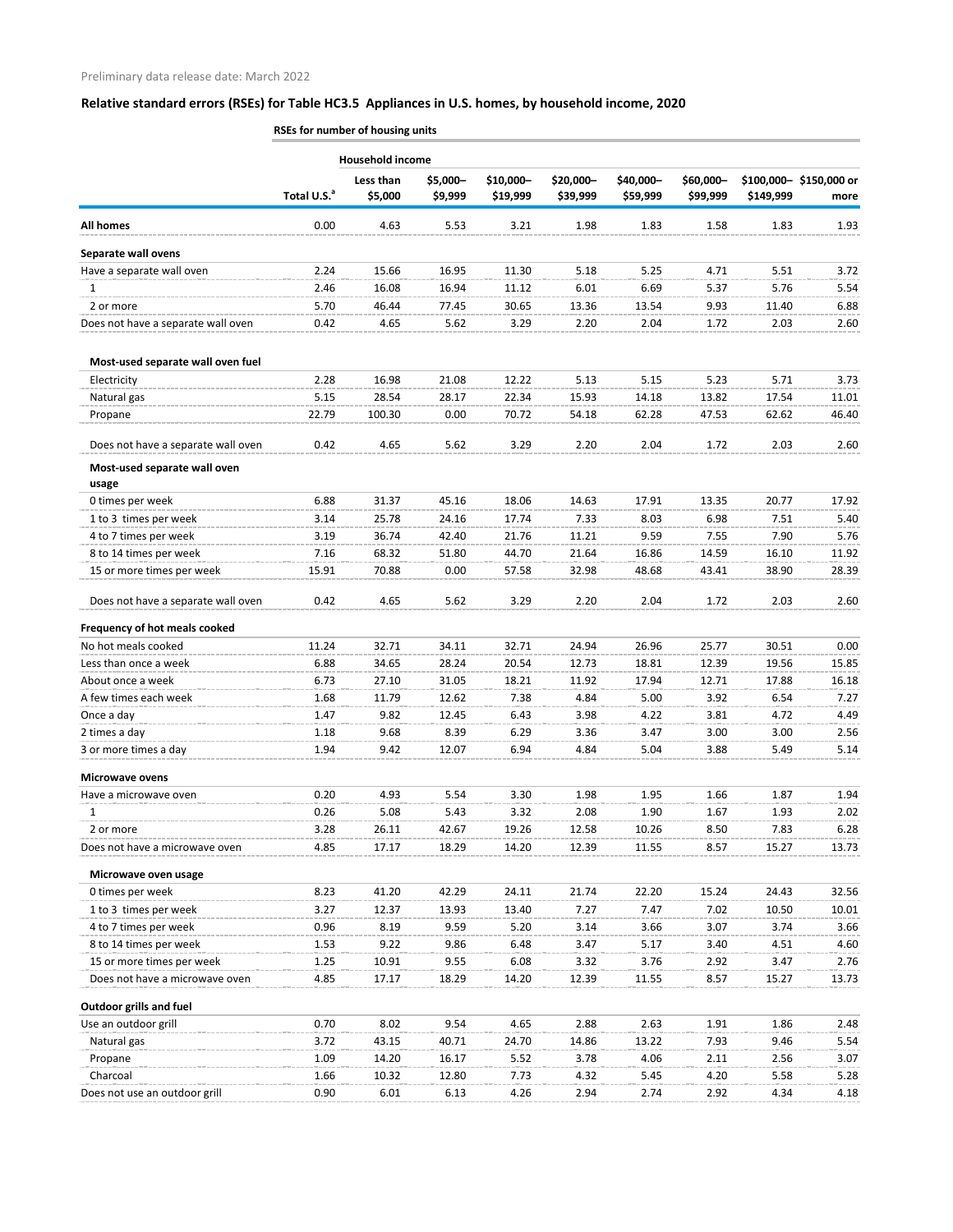**RSEs for number of housing units**

| Less than<br>\$5,000-<br>\$10,000-<br>\$20,000-<br>\$40,000-<br>\$60,000-<br>\$100,000-\$150,000 or<br>Total U.S. <sup>a</sup><br>\$5,000<br>\$9,999<br>\$59,999<br>\$99,999<br>\$19,999<br>\$39,999<br>\$149,999<br>more<br>0.00<br>4.63<br>5.53<br>3.21<br>1.98<br>1.83<br>1.58<br>1.83<br>1.93<br>apply)<br>7.51<br>2.22<br>2.55<br>0.64<br>6.55<br>3.67<br>2.45<br>2.86<br>2.12<br>4.12<br>1.27<br>11.09<br>9.67<br>6.62<br>4.50<br>3.20<br>3.62<br>3.57<br>0.49<br>6.21<br>6.77<br>3.88<br>2.07<br>2.23<br>2.29<br>2.23<br>1.76<br>1.26<br>7.95<br>10.01<br>6.03<br>2.86<br>4.70<br>3.78<br>4.09<br>3.23<br>11.83<br>13.62<br>10.54<br>3.79<br>5.72<br>4.87<br>1.92<br>5.57<br>6.05<br>1.85<br>13.78<br>9.48<br>5.87<br>6.68<br>4.26<br>5.71<br>5.26<br>16.78<br>1.29<br>8.52<br>9.34<br>5.53<br>3.17<br>4.28<br>3.99<br>2.65<br>4.12<br>9.71<br>2.49<br>22.40<br>16.85<br>6.92<br>6.44<br>4.66<br>6.74<br>5.11<br>0.06<br>4.61<br>5.59<br>3.23<br>1.84<br>1.60<br>1.83<br>1.92<br>1.98<br>0.45<br>6.23<br>3.69<br>2.78<br>3.20<br>1<br>5.22<br>2.32<br>2.48<br>2.04<br>0.80<br>11.67<br>9.95<br>6.59<br>3.36<br>2.27<br>2.68<br>2.70<br>3.57<br>2 or more<br>11.04<br>28.22<br>34.70<br>23.29<br>33.03<br>37.03<br>57.65<br>61.30<br>35.49<br>Most-used refrigerator size<br>Half-size or compact<br>9.93<br>57.09<br>27.02<br>23.23<br>22.82<br>22.53<br>24.56<br>35.03<br>100.40<br>Small (less than 17.6 cubic feet)<br>16.15<br>20.52<br>8.39<br>9.81<br>3.63<br>7.00<br>10.60<br>13.02<br>22.06<br>Medium (17.6 to 22.5 cubic feet)<br>0.82<br>6.24<br>7.19<br>3.94<br>2.69<br>3.07<br>3.57<br>2.17<br>2.86<br>Large (22.6 to 29.5 cubic feet)<br>5.96<br>2.29<br>2.27<br>0.87<br>10.37<br>4.01<br>3.43<br>2.53<br>8.44<br>Very large (more than 29.5 cubic<br>feet)<br>5.85<br>36.68<br>50.14<br>44.97<br>18.27<br>20.86<br>13.81<br>13.19<br>9.72<br>35.49<br>28.22<br>34.70<br>23.29<br>33.03<br>37.03<br>61.30<br>Does not use a refrigerator<br>11.04<br>57.65<br>Most-used refrigerator type<br>Half-size/compact<br>9.93<br>27.02<br>23.23<br>22.82<br>22.53<br>24.56<br>35.03<br>100.40<br>57.09<br>1 door<br>2.73<br>10.99<br>11.95<br>8.17<br>6.27<br>6.09<br>7.05<br>10.35<br>11.28<br>2 doors, top freezer<br>7.20<br>6.51<br>4.50<br>2.91<br>5.08<br>6.00<br>1.01<br>3.64<br>2.72<br>2 doors, bottom freezer<br>19.58<br>20.36<br>9.23<br>3.67<br>3.12<br>3.33<br>1.57<br>5.78<br>4.50<br>2 doors, side-by-side<br>3.33<br>1.37<br>12.29<br>14.00<br>7.32<br>3.69<br>4.14<br>2.76<br>3.16<br>36.83<br>52.99<br>27.99<br>14.28<br>8.59<br>7.01<br>5.85<br>3 or more doors<br>3.43<br>11.78<br>61.30<br>Does not use a refrigerator<br>11.04<br>35.49<br>28.22<br>34.70<br>23.29<br>33.03<br>37.03<br>57.65<br>Most-used refrigerator age<br>Less than 2 years old<br>11.74<br>6.24<br>6.90<br>4.88<br>2.29<br>15.26<br>7.21<br>5.25<br>4.38<br>3.98<br>2 to 4 years old<br>1.63<br>10.50<br>9.15<br>6.01<br>4.39<br>2.79<br>4.53<br>4.18<br>5 to 9 years old<br>3.12<br>1.25<br>7.21<br>9.48<br>5.32<br>3.65<br>3.14<br>3.01<br>3.23<br>7.43<br>1.86<br>12.23<br>14.72<br>4.63<br>5.24<br>6.09<br>4.47<br>10 to 14 years old<br>4.46<br>15 to 19 years old<br>21.30<br>11.76<br>8.69<br>2.94<br>20.76<br>7.33<br>7.19<br>7.34<br>8.49<br>20 or more years old<br>3.64<br>25.65<br>35.77<br>14.36<br>7.58<br>11.02<br>8.51<br>9.90<br>12.80<br>Does not use a refrigerator<br>11.04<br>35.49<br>28.22<br>34.70<br>23.29<br>33.03<br>37.03<br>57.65<br>61.30<br>Most-used refrigerator through-the-<br>door ice service<br>2.56<br>0.93<br>12.05<br>15.47<br>7.78<br>3.53<br>2.29<br>2.71<br>3.44<br>Yes<br>0.59<br>4.80<br>5.86<br>3.20<br>2.25<br>2.76<br>3.00<br>3.38<br>No<br>2.36 |                                                                             |       | Household income |       |       |       |       |       |       |       |
|-------------------------------------------------------------------------------------------------------------------------------------------------------------------------------------------------------------------------------------------------------------------------------------------------------------------------------------------------------------------------------------------------------------------------------------------------------------------------------------------------------------------------------------------------------------------------------------------------------------------------------------------------------------------------------------------------------------------------------------------------------------------------------------------------------------------------------------------------------------------------------------------------------------------------------------------------------------------------------------------------------------------------------------------------------------------------------------------------------------------------------------------------------------------------------------------------------------------------------------------------------------------------------------------------------------------------------------------------------------------------------------------------------------------------------------------------------------------------------------------------------------------------------------------------------------------------------------------------------------------------------------------------------------------------------------------------------------------------------------------------------------------------------------------------------------------------------------------------------------------------------------------------------------------------------------------------------------------------------------------------------------------------------------------------------------------------------------------------------------------------------------------------------------------------------------------------------------------------------------------------------------------------------------------------------------------------------------------------------------------------------------------------------------------------------------------------------------------------------------------------------------------------------------------------------------------------------------------------------------------------------------------------------------------------------------------------------------------------------------------------------------------------------------------------------------------------------------------------------------------------------------------------------------------------------------------------------------------------------------------------------------------------------------------------------------------------------------------------------------------------------------------------------------------------------------------------------------------------------------------------------------------------------------------------------------------------------------------------------------------------------------------------------------------------------------------------------------------------------------------------------------------------------------------------------------------------------------------------------------------------------------------------------------------------------------------------------------|-----------------------------------------------------------------------------|-------|------------------|-------|-------|-------|-------|-------|-------|-------|
|                                                                                                                                                                                                                                                                                                                                                                                                                                                                                                                                                                                                                                                                                                                                                                                                                                                                                                                                                                                                                                                                                                                                                                                                                                                                                                                                                                                                                                                                                                                                                                                                                                                                                                                                                                                                                                                                                                                                                                                                                                                                                                                                                                                                                                                                                                                                                                                                                                                                                                                                                                                                                                                                                                                                                                                                                                                                                                                                                                                                                                                                                                                                                                                                                                                                                                                                                                                                                                                                                                                                                                                                                                                                                                             |                                                                             |       |                  |       |       |       |       |       |       |       |
|                                                                                                                                                                                                                                                                                                                                                                                                                                                                                                                                                                                                                                                                                                                                                                                                                                                                                                                                                                                                                                                                                                                                                                                                                                                                                                                                                                                                                                                                                                                                                                                                                                                                                                                                                                                                                                                                                                                                                                                                                                                                                                                                                                                                                                                                                                                                                                                                                                                                                                                                                                                                                                                                                                                                                                                                                                                                                                                                                                                                                                                                                                                                                                                                                                                                                                                                                                                                                                                                                                                                                                                                                                                                                                             | <b>All homes</b>                                                            |       |                  |       |       |       |       |       |       |       |
|                                                                                                                                                                                                                                                                                                                                                                                                                                                                                                                                                                                                                                                                                                                                                                                                                                                                                                                                                                                                                                                                                                                                                                                                                                                                                                                                                                                                                                                                                                                                                                                                                                                                                                                                                                                                                                                                                                                                                                                                                                                                                                                                                                                                                                                                                                                                                                                                                                                                                                                                                                                                                                                                                                                                                                                                                                                                                                                                                                                                                                                                                                                                                                                                                                                                                                                                                                                                                                                                                                                                                                                                                                                                                                             | Small kitchen appliances used at least<br>once each week (more than one may |       |                  |       |       |       |       |       |       |       |
|                                                                                                                                                                                                                                                                                                                                                                                                                                                                                                                                                                                                                                                                                                                                                                                                                                                                                                                                                                                                                                                                                                                                                                                                                                                                                                                                                                                                                                                                                                                                                                                                                                                                                                                                                                                                                                                                                                                                                                                                                                                                                                                                                                                                                                                                                                                                                                                                                                                                                                                                                                                                                                                                                                                                                                                                                                                                                                                                                                                                                                                                                                                                                                                                                                                                                                                                                                                                                                                                                                                                                                                                                                                                                                             | Toaster                                                                     |       |                  |       |       |       |       |       |       |       |
|                                                                                                                                                                                                                                                                                                                                                                                                                                                                                                                                                                                                                                                                                                                                                                                                                                                                                                                                                                                                                                                                                                                                                                                                                                                                                                                                                                                                                                                                                                                                                                                                                                                                                                                                                                                                                                                                                                                                                                                                                                                                                                                                                                                                                                                                                                                                                                                                                                                                                                                                                                                                                                                                                                                                                                                                                                                                                                                                                                                                                                                                                                                                                                                                                                                                                                                                                                                                                                                                                                                                                                                                                                                                                                             | Toaster oven                                                                |       |                  |       |       |       |       |       |       |       |
|                                                                                                                                                                                                                                                                                                                                                                                                                                                                                                                                                                                                                                                                                                                                                                                                                                                                                                                                                                                                                                                                                                                                                                                                                                                                                                                                                                                                                                                                                                                                                                                                                                                                                                                                                                                                                                                                                                                                                                                                                                                                                                                                                                                                                                                                                                                                                                                                                                                                                                                                                                                                                                                                                                                                                                                                                                                                                                                                                                                                                                                                                                                                                                                                                                                                                                                                                                                                                                                                                                                                                                                                                                                                                                             | Coffee maker                                                                |       |                  |       |       |       |       |       |       |       |
|                                                                                                                                                                                                                                                                                                                                                                                                                                                                                                                                                                                                                                                                                                                                                                                                                                                                                                                                                                                                                                                                                                                                                                                                                                                                                                                                                                                                                                                                                                                                                                                                                                                                                                                                                                                                                                                                                                                                                                                                                                                                                                                                                                                                                                                                                                                                                                                                                                                                                                                                                                                                                                                                                                                                                                                                                                                                                                                                                                                                                                                                                                                                                                                                                                                                                                                                                                                                                                                                                                                                                                                                                                                                                                             | Slow cooker                                                                 |       |                  |       |       |       |       |       |       |       |
|                                                                                                                                                                                                                                                                                                                                                                                                                                                                                                                                                                                                                                                                                                                                                                                                                                                                                                                                                                                                                                                                                                                                                                                                                                                                                                                                                                                                                                                                                                                                                                                                                                                                                                                                                                                                                                                                                                                                                                                                                                                                                                                                                                                                                                                                                                                                                                                                                                                                                                                                                                                                                                                                                                                                                                                                                                                                                                                                                                                                                                                                                                                                                                                                                                                                                                                                                                                                                                                                                                                                                                                                                                                                                                             | Instant pot                                                                 |       |                  |       |       |       |       |       |       |       |
|                                                                                                                                                                                                                                                                                                                                                                                                                                                                                                                                                                                                                                                                                                                                                                                                                                                                                                                                                                                                                                                                                                                                                                                                                                                                                                                                                                                                                                                                                                                                                                                                                                                                                                                                                                                                                                                                                                                                                                                                                                                                                                                                                                                                                                                                                                                                                                                                                                                                                                                                                                                                                                                                                                                                                                                                                                                                                                                                                                                                                                                                                                                                                                                                                                                                                                                                                                                                                                                                                                                                                                                                                                                                                                             | Rice cooker                                                                 |       |                  |       |       |       |       |       |       |       |
|                                                                                                                                                                                                                                                                                                                                                                                                                                                                                                                                                                                                                                                                                                                                                                                                                                                                                                                                                                                                                                                                                                                                                                                                                                                                                                                                                                                                                                                                                                                                                                                                                                                                                                                                                                                                                                                                                                                                                                                                                                                                                                                                                                                                                                                                                                                                                                                                                                                                                                                                                                                                                                                                                                                                                                                                                                                                                                                                                                                                                                                                                                                                                                                                                                                                                                                                                                                                                                                                                                                                                                                                                                                                                                             | Blender or juicer                                                           |       |                  |       |       |       |       |       |       |       |
|                                                                                                                                                                                                                                                                                                                                                                                                                                                                                                                                                                                                                                                                                                                                                                                                                                                                                                                                                                                                                                                                                                                                                                                                                                                                                                                                                                                                                                                                                                                                                                                                                                                                                                                                                                                                                                                                                                                                                                                                                                                                                                                                                                                                                                                                                                                                                                                                                                                                                                                                                                                                                                                                                                                                                                                                                                                                                                                                                                                                                                                                                                                                                                                                                                                                                                                                                                                                                                                                                                                                                                                                                                                                                                             | Some other small kitchen appliance <sup>b</sup>                             |       |                  |       |       |       |       |       |       |       |
|                                                                                                                                                                                                                                                                                                                                                                                                                                                                                                                                                                                                                                                                                                                                                                                                                                                                                                                                                                                                                                                                                                                                                                                                                                                                                                                                                                                                                                                                                                                                                                                                                                                                                                                                                                                                                                                                                                                                                                                                                                                                                                                                                                                                                                                                                                                                                                                                                                                                                                                                                                                                                                                                                                                                                                                                                                                                                                                                                                                                                                                                                                                                                                                                                                                                                                                                                                                                                                                                                                                                                                                                                                                                                                             | <b>Refrigerators</b>                                                        |       |                  |       |       |       |       |       |       |       |
|                                                                                                                                                                                                                                                                                                                                                                                                                                                                                                                                                                                                                                                                                                                                                                                                                                                                                                                                                                                                                                                                                                                                                                                                                                                                                                                                                                                                                                                                                                                                                                                                                                                                                                                                                                                                                                                                                                                                                                                                                                                                                                                                                                                                                                                                                                                                                                                                                                                                                                                                                                                                                                                                                                                                                                                                                                                                                                                                                                                                                                                                                                                                                                                                                                                                                                                                                                                                                                                                                                                                                                                                                                                                                                             | Use a refrigerator                                                          |       |                  |       |       |       |       |       |       |       |
|                                                                                                                                                                                                                                                                                                                                                                                                                                                                                                                                                                                                                                                                                                                                                                                                                                                                                                                                                                                                                                                                                                                                                                                                                                                                                                                                                                                                                                                                                                                                                                                                                                                                                                                                                                                                                                                                                                                                                                                                                                                                                                                                                                                                                                                                                                                                                                                                                                                                                                                                                                                                                                                                                                                                                                                                                                                                                                                                                                                                                                                                                                                                                                                                                                                                                                                                                                                                                                                                                                                                                                                                                                                                                                             |                                                                             |       |                  |       |       |       |       |       |       |       |
|                                                                                                                                                                                                                                                                                                                                                                                                                                                                                                                                                                                                                                                                                                                                                                                                                                                                                                                                                                                                                                                                                                                                                                                                                                                                                                                                                                                                                                                                                                                                                                                                                                                                                                                                                                                                                                                                                                                                                                                                                                                                                                                                                                                                                                                                                                                                                                                                                                                                                                                                                                                                                                                                                                                                                                                                                                                                                                                                                                                                                                                                                                                                                                                                                                                                                                                                                                                                                                                                                                                                                                                                                                                                                                             |                                                                             |       |                  |       |       |       |       |       |       |       |
|                                                                                                                                                                                                                                                                                                                                                                                                                                                                                                                                                                                                                                                                                                                                                                                                                                                                                                                                                                                                                                                                                                                                                                                                                                                                                                                                                                                                                                                                                                                                                                                                                                                                                                                                                                                                                                                                                                                                                                                                                                                                                                                                                                                                                                                                                                                                                                                                                                                                                                                                                                                                                                                                                                                                                                                                                                                                                                                                                                                                                                                                                                                                                                                                                                                                                                                                                                                                                                                                                                                                                                                                                                                                                                             | Does not use a refrigerator                                                 |       |                  |       |       |       |       |       |       |       |
|                                                                                                                                                                                                                                                                                                                                                                                                                                                                                                                                                                                                                                                                                                                                                                                                                                                                                                                                                                                                                                                                                                                                                                                                                                                                                                                                                                                                                                                                                                                                                                                                                                                                                                                                                                                                                                                                                                                                                                                                                                                                                                                                                                                                                                                                                                                                                                                                                                                                                                                                                                                                                                                                                                                                                                                                                                                                                                                                                                                                                                                                                                                                                                                                                                                                                                                                                                                                                                                                                                                                                                                                                                                                                                             |                                                                             |       |                  |       |       |       |       |       |       |       |
|                                                                                                                                                                                                                                                                                                                                                                                                                                                                                                                                                                                                                                                                                                                                                                                                                                                                                                                                                                                                                                                                                                                                                                                                                                                                                                                                                                                                                                                                                                                                                                                                                                                                                                                                                                                                                                                                                                                                                                                                                                                                                                                                                                                                                                                                                                                                                                                                                                                                                                                                                                                                                                                                                                                                                                                                                                                                                                                                                                                                                                                                                                                                                                                                                                                                                                                                                                                                                                                                                                                                                                                                                                                                                                             |                                                                             |       |                  |       |       |       |       |       |       |       |
|                                                                                                                                                                                                                                                                                                                                                                                                                                                                                                                                                                                                                                                                                                                                                                                                                                                                                                                                                                                                                                                                                                                                                                                                                                                                                                                                                                                                                                                                                                                                                                                                                                                                                                                                                                                                                                                                                                                                                                                                                                                                                                                                                                                                                                                                                                                                                                                                                                                                                                                                                                                                                                                                                                                                                                                                                                                                                                                                                                                                                                                                                                                                                                                                                                                                                                                                                                                                                                                                                                                                                                                                                                                                                                             |                                                                             |       |                  |       |       |       |       |       |       |       |
|                                                                                                                                                                                                                                                                                                                                                                                                                                                                                                                                                                                                                                                                                                                                                                                                                                                                                                                                                                                                                                                                                                                                                                                                                                                                                                                                                                                                                                                                                                                                                                                                                                                                                                                                                                                                                                                                                                                                                                                                                                                                                                                                                                                                                                                                                                                                                                                                                                                                                                                                                                                                                                                                                                                                                                                                                                                                                                                                                                                                                                                                                                                                                                                                                                                                                                                                                                                                                                                                                                                                                                                                                                                                                                             |                                                                             |       |                  |       |       |       |       |       |       |       |
|                                                                                                                                                                                                                                                                                                                                                                                                                                                                                                                                                                                                                                                                                                                                                                                                                                                                                                                                                                                                                                                                                                                                                                                                                                                                                                                                                                                                                                                                                                                                                                                                                                                                                                                                                                                                                                                                                                                                                                                                                                                                                                                                                                                                                                                                                                                                                                                                                                                                                                                                                                                                                                                                                                                                                                                                                                                                                                                                                                                                                                                                                                                                                                                                                                                                                                                                                                                                                                                                                                                                                                                                                                                                                                             |                                                                             |       |                  |       |       |       |       |       |       |       |
|                                                                                                                                                                                                                                                                                                                                                                                                                                                                                                                                                                                                                                                                                                                                                                                                                                                                                                                                                                                                                                                                                                                                                                                                                                                                                                                                                                                                                                                                                                                                                                                                                                                                                                                                                                                                                                                                                                                                                                                                                                                                                                                                                                                                                                                                                                                                                                                                                                                                                                                                                                                                                                                                                                                                                                                                                                                                                                                                                                                                                                                                                                                                                                                                                                                                                                                                                                                                                                                                                                                                                                                                                                                                                                             |                                                                             |       |                  |       |       |       |       |       |       |       |
|                                                                                                                                                                                                                                                                                                                                                                                                                                                                                                                                                                                                                                                                                                                                                                                                                                                                                                                                                                                                                                                                                                                                                                                                                                                                                                                                                                                                                                                                                                                                                                                                                                                                                                                                                                                                                                                                                                                                                                                                                                                                                                                                                                                                                                                                                                                                                                                                                                                                                                                                                                                                                                                                                                                                                                                                                                                                                                                                                                                                                                                                                                                                                                                                                                                                                                                                                                                                                                                                                                                                                                                                                                                                                                             |                                                                             |       |                  |       |       |       |       |       |       |       |
|                                                                                                                                                                                                                                                                                                                                                                                                                                                                                                                                                                                                                                                                                                                                                                                                                                                                                                                                                                                                                                                                                                                                                                                                                                                                                                                                                                                                                                                                                                                                                                                                                                                                                                                                                                                                                                                                                                                                                                                                                                                                                                                                                                                                                                                                                                                                                                                                                                                                                                                                                                                                                                                                                                                                                                                                                                                                                                                                                                                                                                                                                                                                                                                                                                                                                                                                                                                                                                                                                                                                                                                                                                                                                                             |                                                                             |       |                  |       |       |       |       |       |       |       |
|                                                                                                                                                                                                                                                                                                                                                                                                                                                                                                                                                                                                                                                                                                                                                                                                                                                                                                                                                                                                                                                                                                                                                                                                                                                                                                                                                                                                                                                                                                                                                                                                                                                                                                                                                                                                                                                                                                                                                                                                                                                                                                                                                                                                                                                                                                                                                                                                                                                                                                                                                                                                                                                                                                                                                                                                                                                                                                                                                                                                                                                                                                                                                                                                                                                                                                                                                                                                                                                                                                                                                                                                                                                                                                             |                                                                             |       |                  |       |       |       |       |       |       |       |
|                                                                                                                                                                                                                                                                                                                                                                                                                                                                                                                                                                                                                                                                                                                                                                                                                                                                                                                                                                                                                                                                                                                                                                                                                                                                                                                                                                                                                                                                                                                                                                                                                                                                                                                                                                                                                                                                                                                                                                                                                                                                                                                                                                                                                                                                                                                                                                                                                                                                                                                                                                                                                                                                                                                                                                                                                                                                                                                                                                                                                                                                                                                                                                                                                                                                                                                                                                                                                                                                                                                                                                                                                                                                                                             |                                                                             |       |                  |       |       |       |       |       |       |       |
|                                                                                                                                                                                                                                                                                                                                                                                                                                                                                                                                                                                                                                                                                                                                                                                                                                                                                                                                                                                                                                                                                                                                                                                                                                                                                                                                                                                                                                                                                                                                                                                                                                                                                                                                                                                                                                                                                                                                                                                                                                                                                                                                                                                                                                                                                                                                                                                                                                                                                                                                                                                                                                                                                                                                                                                                                                                                                                                                                                                                                                                                                                                                                                                                                                                                                                                                                                                                                                                                                                                                                                                                                                                                                                             |                                                                             |       |                  |       |       |       |       |       |       |       |
|                                                                                                                                                                                                                                                                                                                                                                                                                                                                                                                                                                                                                                                                                                                                                                                                                                                                                                                                                                                                                                                                                                                                                                                                                                                                                                                                                                                                                                                                                                                                                                                                                                                                                                                                                                                                                                                                                                                                                                                                                                                                                                                                                                                                                                                                                                                                                                                                                                                                                                                                                                                                                                                                                                                                                                                                                                                                                                                                                                                                                                                                                                                                                                                                                                                                                                                                                                                                                                                                                                                                                                                                                                                                                                             |                                                                             |       |                  |       |       |       |       |       |       |       |
|                                                                                                                                                                                                                                                                                                                                                                                                                                                                                                                                                                                                                                                                                                                                                                                                                                                                                                                                                                                                                                                                                                                                                                                                                                                                                                                                                                                                                                                                                                                                                                                                                                                                                                                                                                                                                                                                                                                                                                                                                                                                                                                                                                                                                                                                                                                                                                                                                                                                                                                                                                                                                                                                                                                                                                                                                                                                                                                                                                                                                                                                                                                                                                                                                                                                                                                                                                                                                                                                                                                                                                                                                                                                                                             |                                                                             |       |                  |       |       |       |       |       |       |       |
|                                                                                                                                                                                                                                                                                                                                                                                                                                                                                                                                                                                                                                                                                                                                                                                                                                                                                                                                                                                                                                                                                                                                                                                                                                                                                                                                                                                                                                                                                                                                                                                                                                                                                                                                                                                                                                                                                                                                                                                                                                                                                                                                                                                                                                                                                                                                                                                                                                                                                                                                                                                                                                                                                                                                                                                                                                                                                                                                                                                                                                                                                                                                                                                                                                                                                                                                                                                                                                                                                                                                                                                                                                                                                                             |                                                                             |       |                  |       |       |       |       |       |       |       |
|                                                                                                                                                                                                                                                                                                                                                                                                                                                                                                                                                                                                                                                                                                                                                                                                                                                                                                                                                                                                                                                                                                                                                                                                                                                                                                                                                                                                                                                                                                                                                                                                                                                                                                                                                                                                                                                                                                                                                                                                                                                                                                                                                                                                                                                                                                                                                                                                                                                                                                                                                                                                                                                                                                                                                                                                                                                                                                                                                                                                                                                                                                                                                                                                                                                                                                                                                                                                                                                                                                                                                                                                                                                                                                             |                                                                             |       |                  |       |       |       |       |       |       |       |
|                                                                                                                                                                                                                                                                                                                                                                                                                                                                                                                                                                                                                                                                                                                                                                                                                                                                                                                                                                                                                                                                                                                                                                                                                                                                                                                                                                                                                                                                                                                                                                                                                                                                                                                                                                                                                                                                                                                                                                                                                                                                                                                                                                                                                                                                                                                                                                                                                                                                                                                                                                                                                                                                                                                                                                                                                                                                                                                                                                                                                                                                                                                                                                                                                                                                                                                                                                                                                                                                                                                                                                                                                                                                                                             |                                                                             |       |                  |       |       |       |       |       |       |       |
|                                                                                                                                                                                                                                                                                                                                                                                                                                                                                                                                                                                                                                                                                                                                                                                                                                                                                                                                                                                                                                                                                                                                                                                                                                                                                                                                                                                                                                                                                                                                                                                                                                                                                                                                                                                                                                                                                                                                                                                                                                                                                                                                                                                                                                                                                                                                                                                                                                                                                                                                                                                                                                                                                                                                                                                                                                                                                                                                                                                                                                                                                                                                                                                                                                                                                                                                                                                                                                                                                                                                                                                                                                                                                                             |                                                                             |       |                  |       |       |       |       |       |       |       |
|                                                                                                                                                                                                                                                                                                                                                                                                                                                                                                                                                                                                                                                                                                                                                                                                                                                                                                                                                                                                                                                                                                                                                                                                                                                                                                                                                                                                                                                                                                                                                                                                                                                                                                                                                                                                                                                                                                                                                                                                                                                                                                                                                                                                                                                                                                                                                                                                                                                                                                                                                                                                                                                                                                                                                                                                                                                                                                                                                                                                                                                                                                                                                                                                                                                                                                                                                                                                                                                                                                                                                                                                                                                                                                             |                                                                             |       |                  |       |       |       |       |       |       |       |
|                                                                                                                                                                                                                                                                                                                                                                                                                                                                                                                                                                                                                                                                                                                                                                                                                                                                                                                                                                                                                                                                                                                                                                                                                                                                                                                                                                                                                                                                                                                                                                                                                                                                                                                                                                                                                                                                                                                                                                                                                                                                                                                                                                                                                                                                                                                                                                                                                                                                                                                                                                                                                                                                                                                                                                                                                                                                                                                                                                                                                                                                                                                                                                                                                                                                                                                                                                                                                                                                                                                                                                                                                                                                                                             |                                                                             |       |                  |       |       |       |       |       |       |       |
|                                                                                                                                                                                                                                                                                                                                                                                                                                                                                                                                                                                                                                                                                                                                                                                                                                                                                                                                                                                                                                                                                                                                                                                                                                                                                                                                                                                                                                                                                                                                                                                                                                                                                                                                                                                                                                                                                                                                                                                                                                                                                                                                                                                                                                                                                                                                                                                                                                                                                                                                                                                                                                                                                                                                                                                                                                                                                                                                                                                                                                                                                                                                                                                                                                                                                                                                                                                                                                                                                                                                                                                                                                                                                                             |                                                                             |       |                  |       |       |       |       |       |       |       |
|                                                                                                                                                                                                                                                                                                                                                                                                                                                                                                                                                                                                                                                                                                                                                                                                                                                                                                                                                                                                                                                                                                                                                                                                                                                                                                                                                                                                                                                                                                                                                                                                                                                                                                                                                                                                                                                                                                                                                                                                                                                                                                                                                                                                                                                                                                                                                                                                                                                                                                                                                                                                                                                                                                                                                                                                                                                                                                                                                                                                                                                                                                                                                                                                                                                                                                                                                                                                                                                                                                                                                                                                                                                                                                             |                                                                             |       |                  |       |       |       |       |       |       |       |
|                                                                                                                                                                                                                                                                                                                                                                                                                                                                                                                                                                                                                                                                                                                                                                                                                                                                                                                                                                                                                                                                                                                                                                                                                                                                                                                                                                                                                                                                                                                                                                                                                                                                                                                                                                                                                                                                                                                                                                                                                                                                                                                                                                                                                                                                                                                                                                                                                                                                                                                                                                                                                                                                                                                                                                                                                                                                                                                                                                                                                                                                                                                                                                                                                                                                                                                                                                                                                                                                                                                                                                                                                                                                                                             |                                                                             |       |                  |       |       |       |       |       |       |       |
|                                                                                                                                                                                                                                                                                                                                                                                                                                                                                                                                                                                                                                                                                                                                                                                                                                                                                                                                                                                                                                                                                                                                                                                                                                                                                                                                                                                                                                                                                                                                                                                                                                                                                                                                                                                                                                                                                                                                                                                                                                                                                                                                                                                                                                                                                                                                                                                                                                                                                                                                                                                                                                                                                                                                                                                                                                                                                                                                                                                                                                                                                                                                                                                                                                                                                                                                                                                                                                                                                                                                                                                                                                                                                                             |                                                                             |       |                  |       |       |       |       |       |       |       |
|                                                                                                                                                                                                                                                                                                                                                                                                                                                                                                                                                                                                                                                                                                                                                                                                                                                                                                                                                                                                                                                                                                                                                                                                                                                                                                                                                                                                                                                                                                                                                                                                                                                                                                                                                                                                                                                                                                                                                                                                                                                                                                                                                                                                                                                                                                                                                                                                                                                                                                                                                                                                                                                                                                                                                                                                                                                                                                                                                                                                                                                                                                                                                                                                                                                                                                                                                                                                                                                                                                                                                                                                                                                                                                             |                                                                             |       |                  |       |       |       |       |       |       |       |
|                                                                                                                                                                                                                                                                                                                                                                                                                                                                                                                                                                                                                                                                                                                                                                                                                                                                                                                                                                                                                                                                                                                                                                                                                                                                                                                                                                                                                                                                                                                                                                                                                                                                                                                                                                                                                                                                                                                                                                                                                                                                                                                                                                                                                                                                                                                                                                                                                                                                                                                                                                                                                                                                                                                                                                                                                                                                                                                                                                                                                                                                                                                                                                                                                                                                                                                                                                                                                                                                                                                                                                                                                                                                                                             |                                                                             |       |                  |       |       |       |       |       |       |       |
|                                                                                                                                                                                                                                                                                                                                                                                                                                                                                                                                                                                                                                                                                                                                                                                                                                                                                                                                                                                                                                                                                                                                                                                                                                                                                                                                                                                                                                                                                                                                                                                                                                                                                                                                                                                                                                                                                                                                                                                                                                                                                                                                                                                                                                                                                                                                                                                                                                                                                                                                                                                                                                                                                                                                                                                                                                                                                                                                                                                                                                                                                                                                                                                                                                                                                                                                                                                                                                                                                                                                                                                                                                                                                                             |                                                                             |       |                  |       |       |       |       |       |       |       |
|                                                                                                                                                                                                                                                                                                                                                                                                                                                                                                                                                                                                                                                                                                                                                                                                                                                                                                                                                                                                                                                                                                                                                                                                                                                                                                                                                                                                                                                                                                                                                                                                                                                                                                                                                                                                                                                                                                                                                                                                                                                                                                                                                                                                                                                                                                                                                                                                                                                                                                                                                                                                                                                                                                                                                                                                                                                                                                                                                                                                                                                                                                                                                                                                                                                                                                                                                                                                                                                                                                                                                                                                                                                                                                             | Does not use a refrigerator                                                 | 11.04 | 35.49            | 28.22 | 34.70 | 23.29 | 33.03 | 37.03 | 57.65 | 61.30 |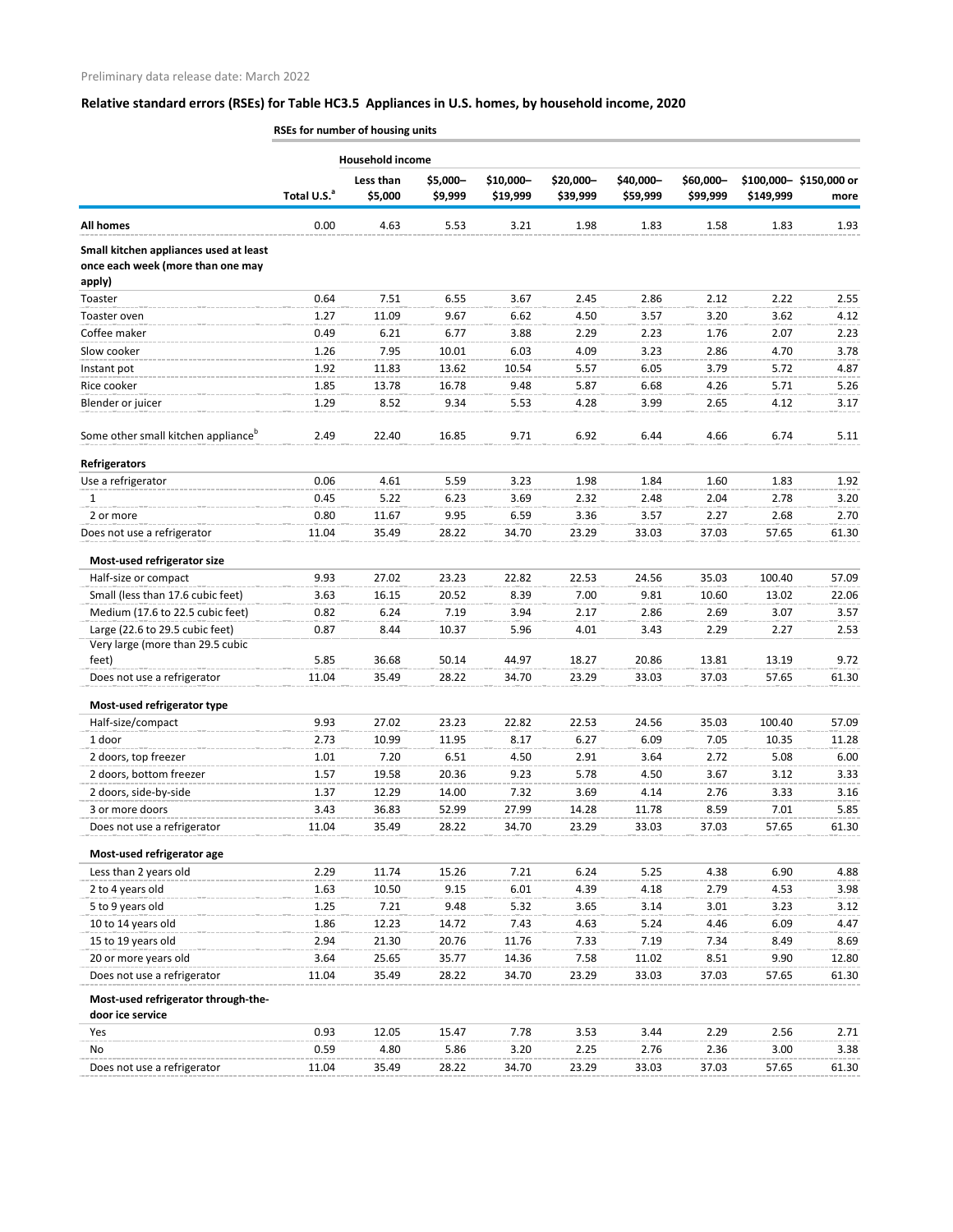|                                                                     | באוווס אוונטשטו ושירושו וטו כשכח |                         |                     |                       |                       |                       |                       |           |                                |
|---------------------------------------------------------------------|----------------------------------|-------------------------|---------------------|-----------------------|-----------------------|-----------------------|-----------------------|-----------|--------------------------------|
|                                                                     |                                  | <b>Household income</b> |                     |                       |                       |                       |                       |           |                                |
|                                                                     | Total U.S. <sup>a</sup>          | Less than<br>\$5,000    | \$5,000-<br>\$9,999 | \$10,000-<br>\$19,999 | \$20,000-<br>\$39,999 | \$40,000-<br>\$59,999 | \$60,000-<br>\$99,999 | \$149,999 | \$100,000-\$150,000 or<br>more |
| <b>All homes</b>                                                    | 0.00                             | 4.63                    | 5.53                | 3.21                  | 1.98                  | 1.83                  | 1.58                  | 1.83      | 1.93                           |
| Second refrigerator                                                 |                                  |                         |                     |                       |                       |                       |                       |           |                                |
| Use a second refrigerator                                           | 0.80                             | 11.67                   | 9.95                | 6.59                  | 3.36                  | 3.57                  | 2.27                  | 2.68      | 2.70                           |
| Does not use a second refrigerator                                  | 0.42                             | 5.28                    | 6.13                | 3.66                  | 2.32                  | 2.48                  | 2.03                  | 2.77      | 3.22                           |
| Second refrigerator size                                            |                                  |                         |                     |                       |                       |                       |                       |           |                                |
| Half-size or compact                                                | 2.46                             | 23.23                   | 23.16               | 11.89                 | 7.73                  | 8.22                  | 5.43                  | 8.14      | 6.04                           |
| Small (less than 17.6 cubic feet)                                   | 3.09                             | 27.37                   | 22.91               | 13.87                 | 8.09                  | 7.46                  | 6.46                  | 9.04      | 8.50                           |
| Medium (17.6 to 22.5 cubic feet)                                    | 1.51                             | 19.44                   | 19.44               | 11.82                 | 5.80                  | 5.31                  | 4.09                  | 4.12      | 4.29                           |
| Large (22.6 to 29.5 cubic feet)<br>Very large (more than 29.5 cubic | 2.84                             | 32.52                   | 40.51               | 22.68                 | 10.22                 | 9.40                  | 6.32                  | 5.94      | 6.02                           |
| feet)                                                               | 19.90                            | 68.03                   | 0.00                | 70.41                 | 47.10                 | 72.15                 | 36.34                 | 41.18     | 30.36                          |
|                                                                     |                                  |                         |                     |                       |                       |                       |                       |           |                                |
| Does not use a second refrigerator                                  | 0.42                             | 5.28                    | 6.13                | 3.66                  | 2.32                  | 2.48                  | 2.03                  | 2.77      | 3.22                           |
| Second refrigerator type                                            |                                  |                         |                     |                       |                       |                       |                       |           |                                |
| Half-size or compact                                                | 2.46                             | 23.23                   | 23.16               | 11.89                 | 7.73                  | 8.22                  | 5.43                  | 8.14      | 6.04                           |
| 1 door                                                              | 3.11                             | 23.40                   | 20.28               | 14.76                 | 8.15                  | 7.45                  | 6.63                  | 7.90      | 7.22                           |
| 2 doors, top freezer                                                | 1.73                             | 23.03                   | 21.70               | 13.60                 | 6.13                  | 6.27                  | 3.89                  | 4.63      | 5.22                           |
| 2 doors, bottom freezer                                             | 6.47                             | 81.00                   | 100.55              | 43.34                 | 23.05                 | 16.13                 | 11.81                 | 12.97     | 10.17                          |
| 2 doors, side-by-side                                               | 3.05                             | 27.34                   | 41.33               | 21.86                 | 8.97                  | 9.18                  | 5.62                  | 6.78      | 6.71                           |
| 3 or more doors                                                     | 13.40                            | 0.00                    | 0.00                | 67.32                 | 100.37                | 51.46                 | 26.09                 | 41.71     | 21.98                          |
| Does not use a second refrigerator                                  | 0.42                             | 5.28                    | 6.13                | 3.66                  | 2.32                  | 2.48                  | 2.03                  | 2.77      | 3.22                           |
| Second refrigerator age                                             |                                  |                         |                     |                       |                       |                       |                       |           |                                |
| Less than 2 years old                                               | 4.61                             | 24.50                   | 27.87               | 17.84                 | 10.40                 | 12.83                 | 8.44                  | 10.05     | 8.08                           |
| 2 to 4 years old                                                    | 3.38                             | 26.56                   | 27.37               | 14.94                 | 8.66                  | 9.58                  | 8.51                  | 9.13      | 7.97                           |
| 5 to 9 years old                                                    | 2.20                             | 20.89                   | 21.77               | 15.91                 | 8.15                  | 6.79                  | 4.55                  | 5.80      | 5.19                           |
| 10 to 14 years old                                                  | 2.97                             | 37.26                   | 29.57               | 14.78                 | 8.59                  | 8.03                  | 6.13                  | 6.49      | 5.24                           |
| 15 to 19 years old                                                  | 3.52                             | 36.34                   | 45.71               | 25.88                 | 10.31                 | 11.83                 | 6.67                  | 8.57      | 8.74                           |
| 20 or more years old                                                | 3.68                             | 59.92                   | 49.47               | 23.71                 | 11.26                 | 9.79                  | 6.90                  | 8.09      | 8.64                           |
| Does not use a second refrigerator                                  | 0.42                             | 5.28                    | 6.13                | 3.66                  | 2.32                  | 2.48                  | 2.03                  | 2.77      | 3.22                           |
| <b>Second refrigerator location</b>                                 |                                  |                         |                     |                       |                       |                       |                       |           |                                |
| Basement                                                            | 2.51                             | 38.34                   | 27.49               | 20.86                 | 9.16                  | 7.16                  | 5.35                  | 5.46      | 5.64                           |
| Garage                                                              | 1.74                             | 29.50                   | 27.02               | 19.10                 | 6.71                  | 6.87                  | 3.67                  | 4.28      | 4.41                           |
| Outside                                                             | 4.81                             | 36.97                   | 36.73               | 23.71                 | 12.07                 | 14.08                 | 10.36                 | 17.83     | 13.74                          |
| Main living area                                                    | 2.34                             | 14.72                   | 15.08               | 8.72                  | 5.83                  | 6.89                  | 5.17                  | 5.86      | 5.24                           |
| Some other location                                                 | 12.09                            | 100.31                  | 0.00                | 100.22                | 35.79                 | 27.26                 | 28.66                 | 36.51     | 29.64                          |
| Does not use a second refrigerator                                  | 0.42                             | 5.28                    | 6.13                | 3.66                  | 2.32                  | 2.48                  | 2.03                  | 2.77      | 3.22                           |
| Wine chiller                                                        |                                  |                         |                     |                       |                       |                       |                       |           |                                |
| Yes                                                                 | 4.15                             | 44.02                   | 43.66               | 35.11                 | 20.73                 | 15.03                 | 9.45                  | 7.66      | 4.56                           |
| No                                                                  | 0.20                             | 4.57                    | 5.52                | 3.20                  | 1.98                  | 1.81                  | 1.62                  | 1.94      | 2.14                           |
| <b>Separate freezers</b>                                            |                                  |                         |                     |                       |                       |                       |                       |           |                                |
| Use a separate freezer                                              | 1.18                             | 9.56                    | 9.93                | 6.32                  | 3.90                  | 2.61                  | 2.63                  | 3.36      | 3.30                           |
| 1                                                                   | 1.30                             | 10.96                   | 11.52               | 6.63                  | 4.18                  | 3.04                  | 2.87                  | 3.62      | 3.71                           |
| 2 or more                                                           | 4.21                             | 23.42                   | 33.37               | 16.47                 | 10.41                 | 8.10                  | 7.24                  | 9.30      | 10.17                          |
| Does not use a separate freezer                                     | 0.59                             | 5.55                    | 6.73                | 4.01                  | 2.33                  | 2.40                  | 2.06                  | 2.50      | 2.28                           |

**RSEs for number of housing units**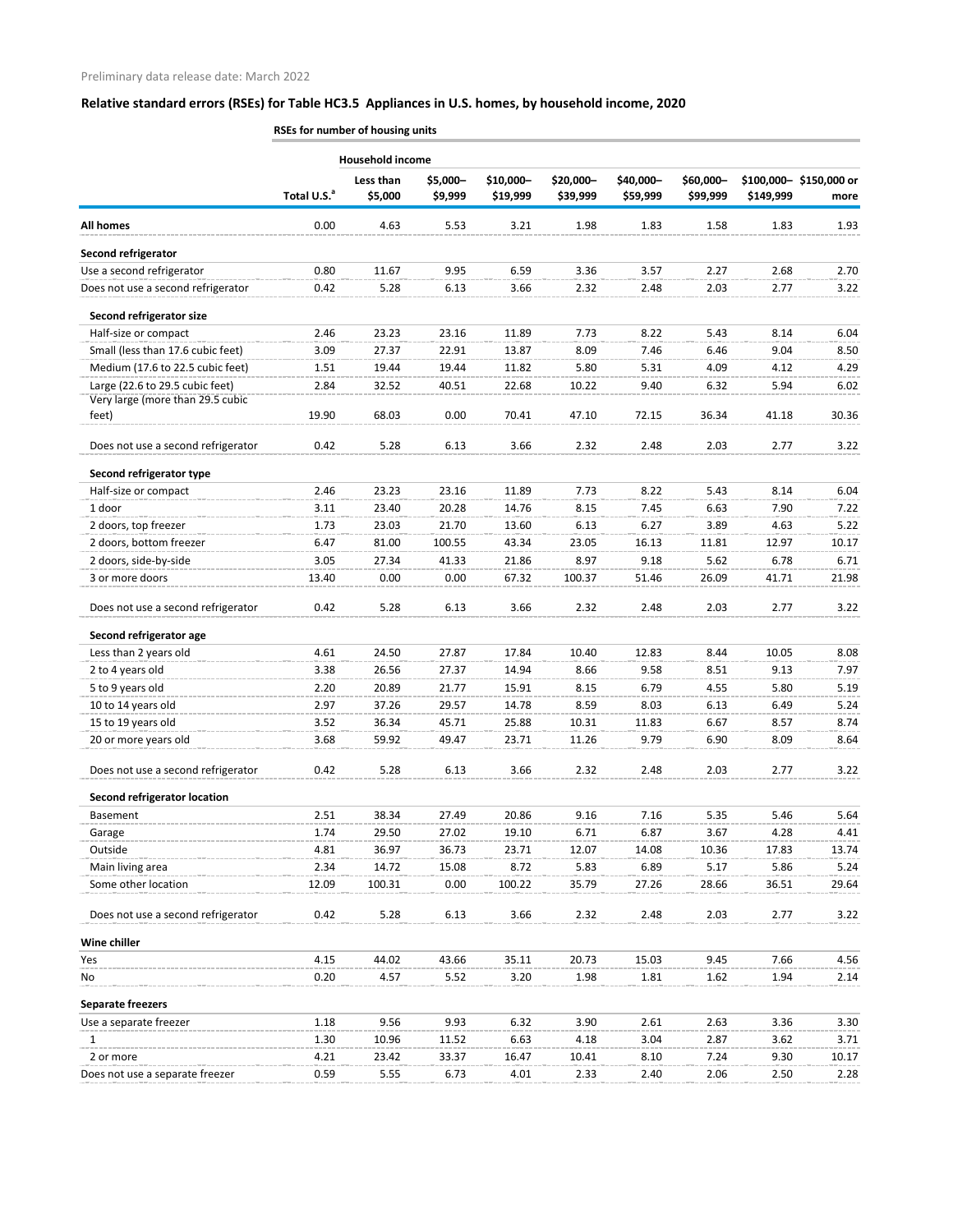|                                          | RSEs for number of housing units |                      |                     |                       |                       |                       |                       |           |                                |  |
|------------------------------------------|----------------------------------|----------------------|---------------------|-----------------------|-----------------------|-----------------------|-----------------------|-----------|--------------------------------|--|
|                                          | <b>Household income</b>          |                      |                     |                       |                       |                       |                       |           |                                |  |
|                                          | Total U.S. <sup>a</sup>          | Less than<br>\$5,000 | \$5,000-<br>\$9,999 | \$10,000-<br>\$19,999 | \$20,000-<br>\$39,999 | \$40,000-<br>\$59,999 | \$60,000-<br>\$99,999 | \$149,999 | \$100,000-\$150,000 or<br>more |  |
| <b>All homes</b>                         | 0.00                             | 4.63                 | 5.53                | 3.21                  | 1.98                  | 1.83                  | 1.58                  | 1.83      | 1.93                           |  |
| Most-used separate freezer size          |                                  |                      |                     |                       |                       |                       |                       |           |                                |  |
| Half-size or compact                     | 3.80                             | 25.07                | 33.40               | 13.85                 | 9.22                  | 9.42                  | 8.95                  | 14.26     | 11.70                          |  |
| Small (less than 17.6 cubic feet)        | 2.60                             | 15.90                | 16.78               | 9.82                  | 6.17                  | 4.94                  | 5.01                  | 6.34      | 6.66                           |  |
| Medium (17.6 to 22.5 cubic feet)         | 2.05                             | 17.16                | 18.12               | 8.78                  | 5.07                  | 4.68                  | 4.30                  | 5.47      | 5.40                           |  |
| Large (22.6 to 29.5 cubic feet)          | 2.94                             | 25.18                | 25.87               | 14.62                 | 8.22                  | 7.88                  | 5.61                  | 7.93      | 7.67                           |  |
| Very large (more than 29.5 cubic         |                                  |                      |                     |                       |                       |                       |                       |           |                                |  |
| feet)                                    | 8.77                             | 56.93                | 100.85              | 42.10                 | 30.73                 | 32.47                 | 18.75                 | 29.44     | 18.56                          |  |
| Does not use a separate freezer          | 0.59                             | 5.55                 | 6.73                | 4.01                  | 2.33                  | 2.40                  | 2.06                  | 2.50      | 2.28                           |  |
| Most-used separate freezer type          |                                  |                      |                     |                       |                       |                       |                       |           |                                |  |
| Upright                                  | 1.81                             | 15.09                | 16.29               | 9.03                  | 4.63                  | 4.59                  | 3.92                  | 5.13      | 4.42                           |  |
| Chest                                    | 1.44                             | 14.06                | 13.58               | 7.83                  | 5.19                  | 3.92                  | 3.21                  | 4.29      | 4.85                           |  |
| Does not use a separate freezer          | 0.59                             | 5.55                 | 6.73                | 4.01                  | 2.33                  | 2.40                  | 2.06                  | 2.50      | 2.28                           |  |
| Most-used separate freezer age           |                                  |                      |                     |                       |                       |                       |                       |           |                                |  |
| Less than 2 years old                    | 4.13                             | 24.44                | 25.09               | 15.43                 | 9.38                  | 9.67                  | 6.64                  | 10.30     | 8.65                           |  |
| 2 to 4 years old                         | 3.75                             | 21.43                | 22.82               | 15.45                 | 7.90                  | 8.60                  | 6.30                  | 9.73      | 9.16                           |  |
| 5 to 9 years old                         | 2.58                             | 18.77                | 18.02               | 10.94                 | 6.24                  | 5.87                  | 5.84                  | 6.63      | 6.07                           |  |
| 10 to 14 years old                       | 2.89                             | 26.98                | 26.26               | 12.10                 | 8.47                  | 8.54                  | 5.95                  | 7.35      | 7.72                           |  |
| 15 to 19 years old                       | 3.88                             | 38.71                | 41.83               | 18.84                 | 10.37                 | 8.42                  | 7.96                  | 9.92      | 11.13                          |  |
| 20 or more years old                     | 3.73                             | 40.18                | 33.33               | 15.55                 | 8.53                  | 8.79                  | 6.83                  | 10.04     | 11.89                          |  |
| Does not use a separate freezer          | 0.59                             | 5.55                 | 6.73                | 4.01                  | 2.33                  | 2.40                  | 2.06                  | 2.50      | 2.28                           |  |
| Most-used separate freezer<br>defrosting |                                  |                      |                     |                       |                       |                       |                       |           |                                |  |
| Manual                                   | 1.66                             | 10.95                |                     |                       | 5.55                  |                       |                       |           | 5.64                           |  |
|                                          |                                  |                      | 16.12               | 8.60                  |                       | 3.19                  | 3.24                  | 4.66      |                                |  |
| Automatic                                | 1.67                             | 14.63                | 12.35               | 8.83                  | 4.56                  | 4.43                  | 4.01                  | 4.82      | 4.72                           |  |
| Does not use a separate freezer          | 0.59                             | 5.55                 | 6.73                | 4.01                  | 2.33                  | 2.40                  | 2.06                  | 2.50      | 2.28                           |  |
| <b>Dishwashers and usage</b>             |                                  |                      |                     |                       |                       |                       |                       |           |                                |  |
| Have a dishwasher                        | 0.42                             | 6.72                 | 8.93                | 4.92                  | 2.31                  | 2.53                  | 1.64                  | 1.94      | 1.86                           |  |
| Used 0 times per week                    | 1.79                             | 11.52                | 14.05               | 8.96                  | 4.39                  | 5.08                  | 4.08                  | 6.84      | 7.64                           |  |
| Used 1 time per week                     | 2.42                             | 21.28                | 23.45               | 10.79                 | 5.69                  | 5.18                  | 4.43                  | 5.94      | 6.62                           |  |
| Used 2 to 3 times per week               | 1.52                             | 13.61                | 17.22               | 9.30                  | 5.18                  | 4.40                  | 3.32                  | 3.86      | 3.75                           |  |
| Used 4 to 6 times per week               | 1.87                             | 19.88                | 22.12               | 13.22                 | 7.07                  | 5.93                  | 3.46                  | 4.51      | 3.86                           |  |
| Used 7 or more times per week            | 2.15                             | 22.79                | 27.12               | 14.71                 | 7.80                  | 7.22                  | 4.40                  | 4.78      | 4.20                           |  |
| Does not have a dishwasher               | 1.12                             | 6.26                 | 6.78                | 4.14                  | 3.71                  | 4.10                  | 4.46                  | 7.06      | 11.59                          |  |
| Dishwasher age                           |                                  |                      |                     |                       |                       |                       |                       |           |                                |  |
| Less than 2 years old                    | 2.31                             | 22.41                | 21.93               | 13.45                 | 7.51                  | 6.20                  | 4.80                  | 5.41      | 4.45                           |  |
| 2 to 4 years old                         | 1.79                             | 13.19                | 18.90               | 10.72                 | 6.33                  | 5.14                  | 3.85                  | 3.88      | 4.65                           |  |
| 5 to 9 years old                         | 1.26                             | 12.98                | 13.56               | 8.38                  | 5.12                  | 4.98                  | 3.14                  | 3.85      | 3.39                           |  |
| 10 to 14 years old                       | 2.04                             | 18.33                | 25.62               | 11.15                 | 5.33                  | 4.77                  | 4.67                  | 5.60      | 5.73                           |  |
| 15 to 19 years old                       | 4.12                             | 22.18                | 26.63               | 14.44                 | 8.48                  | 8.44                  | 7.49                  | 9.79      | 8.42                           |  |
| 20 or more years old                     | 4.28                             | 40.74                | 29.96               | 15.35                 | 9.04                  | 9.14                  | 9.02                  | 9.84      | 11.60                          |  |
| Does not have a dishwasher               | 1.12                             | 6.26                 | 6.78                | 4.14                  | 3.71                  | 4.10                  | 4.46                  | 7.06      | 11.59                          |  |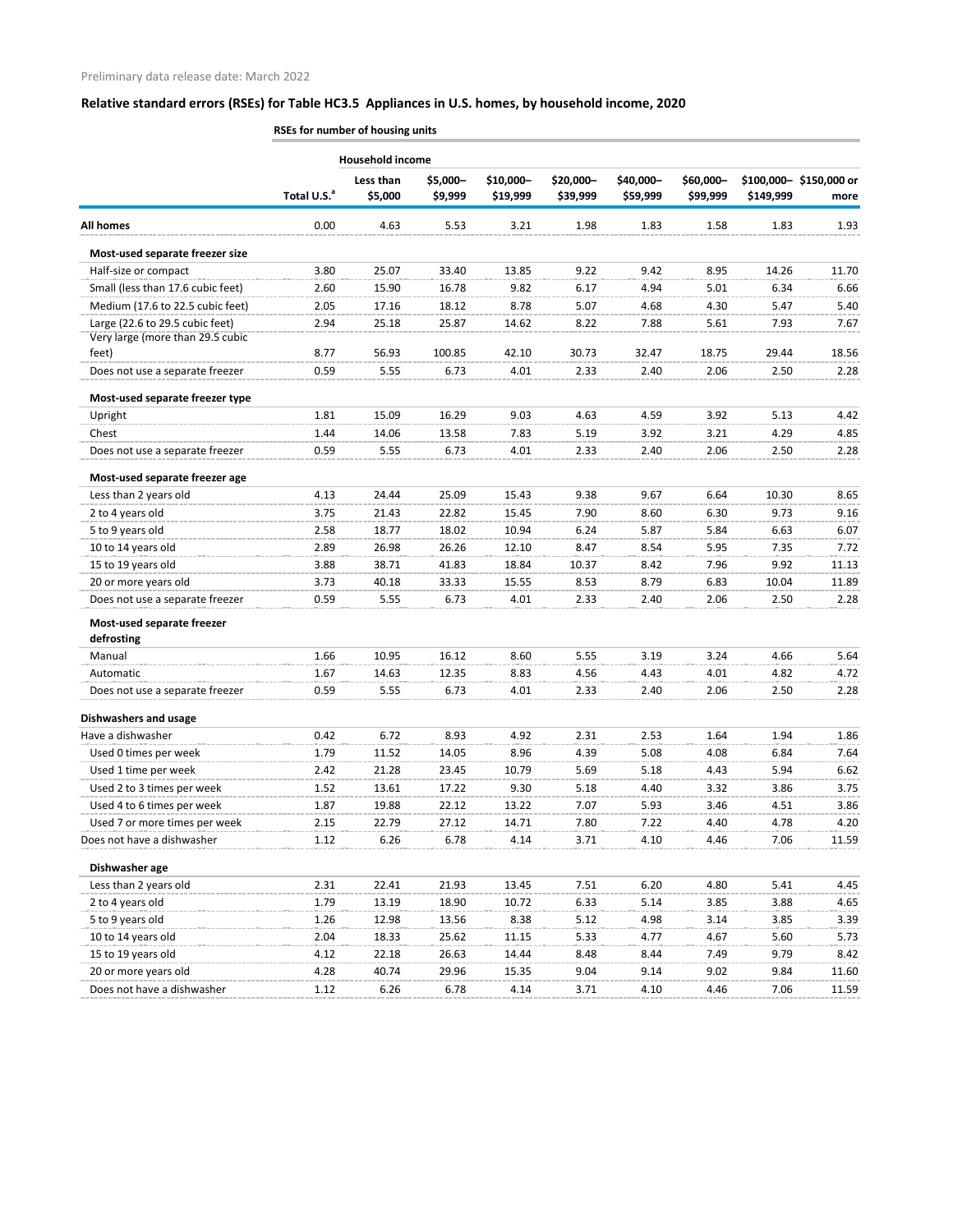Total U.S.<sup>a</sup> **Less than \$5,000 \$5,000– \$9,999 \$10,000– \$19,999 \$20,000– \$39,999 \$40,000– \$59,999 \$60,000– \$99,999 \$100,000– \$150,000 or \$149,999 more All homes** 0.00 4.63 5.53 3.21 1.98 1.83 1.58 1.83 1.93 **RSEs for number of housing units Household income Most-used dishwasher cycle type** Normal or default cycle *without*  heated dry 2.61 16.94 26.60 11.69 6.36 5.44 4.67 5.48 7.30 Normal or default cycle *with* heated dry 0.98 11.53 12.64 7.63 4.07 3.83 2.19 2.46 2.63 Heavy or *pots and pans* cycle 3.54 26.75 33.77 16.73 9.96 9.79 7.79 9.33 11.39 Light or delicate cycle 8.12 101.86 71.26 45.35 18.65 22.90 12.97 20.40 19.70 Energy saver 3.71 49.42 66.31 20.02 11.08 10.66 7.80 8.45 8.04 Quick cycle 6.24 37.27 73.17 42.11 19.44 15.52 12.58 14.57 13.04 Does not have or use a dishwasher 0.91 5.52 5.97 3.85 3.05 3.31 3.29 5.07 6.74 **Clothes washers** Have a clothes washer at home 0.30 5.97 6.70 3.55 1.93 2.01 1.60 1.87 2.00 Top-loading 0.58 7.66 7.29 3.86 2.23 2.23 1.91 2.53 2.96 Front-loading 1.53 11.63 14.51 8.52 4.56 4.31 3.43 3.51 3.12 Does not have a clothes washer at home 1.57 7.72 7.80 5.40 5.40 5.69 5.21 10.64 11.24 **Clothes washer age** Less than 2 years old **1.94** 15.07 14.68 8.75 5.59 6.16 4.23 5.79 5.03 2 to 4 years old 1.50 10.75 13.47 7.54 4.65 4.08 3.02 4.02 4.32 5 to 9 years old 1.29 9.55 12.52 7.22 3.53 4.18 2.76 2.49 3.18 10 to 14 years old 1.95 17.93 16.57 10.12 5.56 5.68 3.92 5.63 6.12 15 to 19 years old 3.61 23.90 40.74 13.54 7.93 7.90 7.22 12.10 8.70 20 or more years old 4.62 41.41 33.83 16.45 8.88 10.49 10.63 8.84 15.11 Does not have a clothes washer at home 1.57 7.72 7.80 5.40 5.40 5.69 5.21 10.64 11.24 **Clothes washer usage** 0 loads per week 7.56 32.16 45.67 20.75 15.72 17.29 22.33 34.07 41.79 1 to 4 loads per week 0.66 7.14 8.27 3.63 2.55 2.47 2.31 2.46 2.85 5 to 9 loads per week 1.38 15.72 17.87 9.47 4.42 4.75 3.02 4.11 4.05 10 to 15 loads per week 2.91 25.46 23.86 20.50 9.26 10.08 7.84 9.84 6.90 More than 15 loads per week **9.41** 59.16 71.51 100.30 23.37 22.87 23.68 21.87 20.14 Does not have a clothes washer at home 1.57 7.72 7.80 5.40 5.40 5.69 5.21 10.64 11.24 **Usual water temperature setting for the wash cycle** Hot 3.44 17.86 19.01 12.02 8.67 8.81 6.35 8.71 8.86 Warm 0.93 8.68 10.95 6.19 2.54 3.02 1.96 3.15 2.77 Cold 1.11 11.06 10.43 5.92 2.99 2.96 2.81 3.67 3.52 Does not have or use a clothes washer at home **1.57** 1.57 1.72 7.80 5.40 5.40 5.69 5.21 10.64 11.24 **Clothes dryer and fuel** Have a clothes dryer at home **0.30** 6.36 6.93 3.53 1.99 1.96 1.58 1.89 1.97 Electricity 0.51 6.57 7.14 3.55 1.99 2.09 1.81 2.61 1.98 Natural gas 1.44 19.92 21.09 10.57 5.77 5.83 3.64 5.21 4.71 Propane 8.55 53.81 71.17 38.18 26.57 24.17 16.09 17.33 14.86 Does not have a clothes dryer at home  $1.47$  8.18 7.57 5.16 4.97 5.53 5.27 9.61 10.09